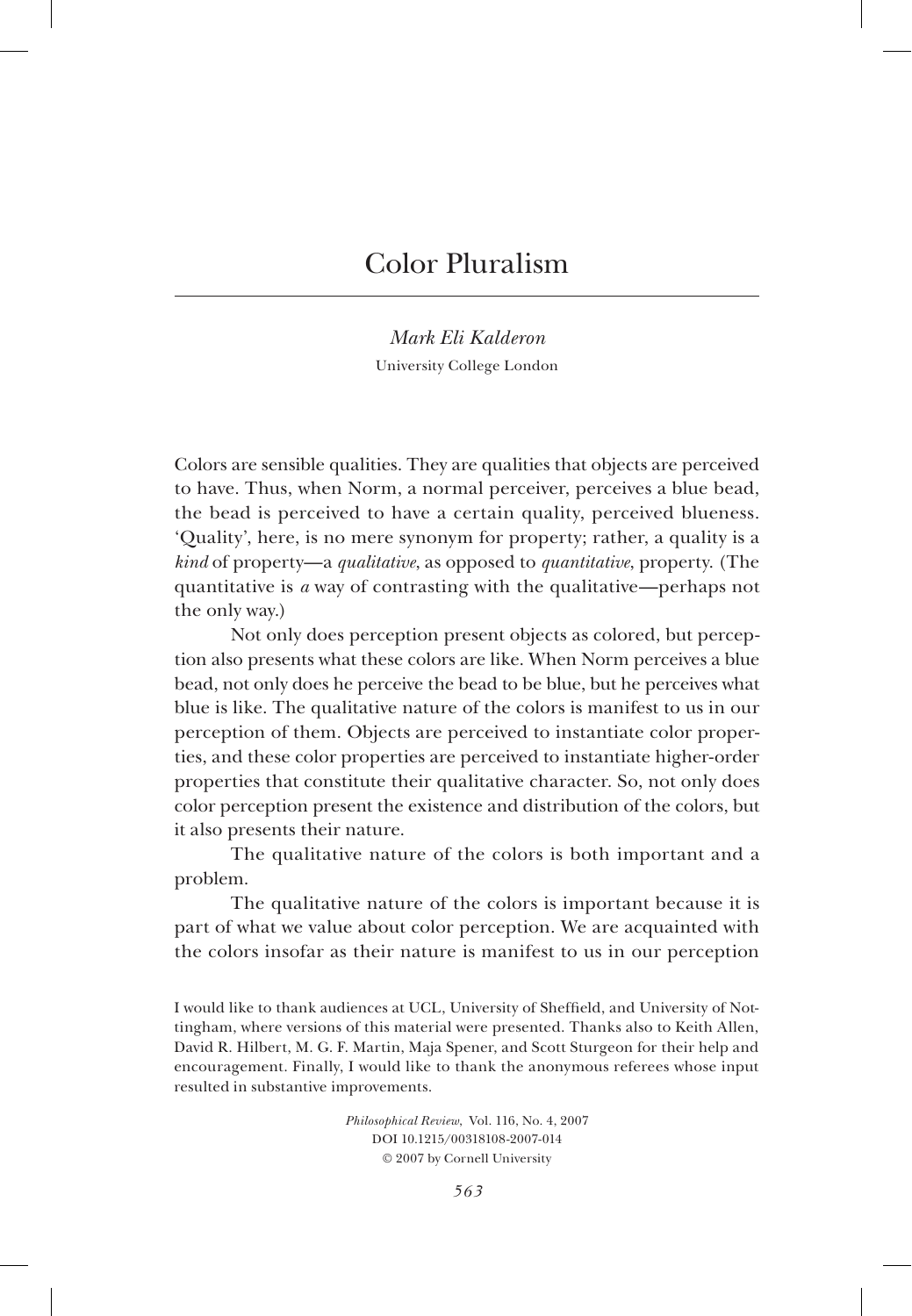of them. Moreover, as Mark Johnston (1992) has emphasized, it is our acquaintance with the colors that is part of what we value about color perception—we value the way the qualitative nature of the colors is manifest to us in our perception of them. Our evaluative attitudes toward the qualitative nature of the colors are diverse. They are not invariably positive—the manifest quality of a color may be ugly as well as beautiful. Nor are our evaluative attitudes confined to these aesthetic categories. Thus Herman Melville (1851, chap. 44) attributes the mortal terror inspired by the Milky Way to the perceived nature of whiteness:

Is it that by its indefiniteness it shadows forth the heartless voids and immensities of the universe, and thus stabs us from behind with the thought of annihilation, when beholding the white depths of the milky way? Or is it, that as in essence whiteness is not so much a colour as the visible absence of colour; and at the same time the concrete of all colours; is it for these reasons that there is such a dumb blankness, full of meaning, in a wide landscape of snow—a colourless, all-colour of atheism from which we shrink?

The perceived nature of the colors may be important, but it is equally a problem. Prephilosophically we tend to conceive of the colors the way Hylas, in Berkeley's *Three Dialogues*, initially does—as mindindependent qualities of material objects. It is a problem because it can be hard to understand how the colors, given their qualitative nature, could be materially realized by surfaces, volumes, and radiant light sources as they seem, prephilosophically, to be. I will consider how reflection on conflicting appearances gives rise to such puzzlement.

#### **2. The Location Problem**

One salient aspect of the qualitative nature of the colors is their division into hues. The hues divide into two mutually exclusive and exhaustive categories—there are achromatic and chromatic hues. The achromatic hues include black and white; the chromatic hues include red, yellow, purple, and orange. The chromatic hues themselves divide into two mutually exclusive and exhaustive categories—there are unique and binary hues. Binary hues are perceptually 'mixed'. Thus, orange is perceived to be both reddish and yellowish. Some hues, however, are perceptually unmixed. Thus, there is a unique green, a shade of green that is not at all yellowish and not at all bluish. There are four unique hues—there are unique shades of red, yellow, green, and blue.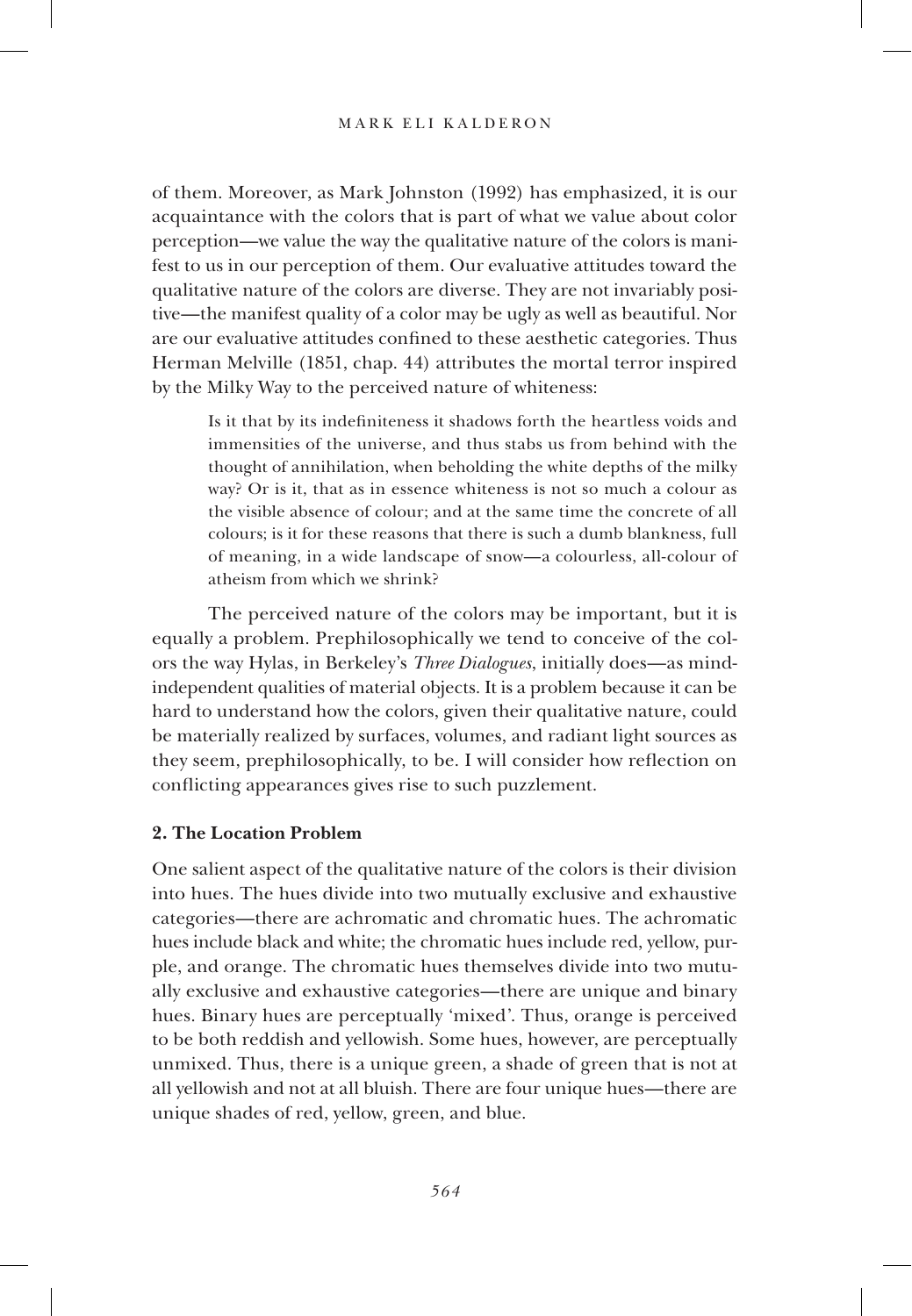Intrasubjective variation in the spectral location of the unique hues is remarkably narrow. If asked to adjust a green light such that it is not at all bluish and not at all yellowish, normal perceivers will consistently do so within 3nm. In contrast, *inter*subjective variation in the spectral location of the unique hues is remarkably wide. The spectral location of the unique hues varies among normal perceivers by as much as 10 percent of the visible spectrum. Thus, something that appears bluish green to one normal perceiver can appear unique green to another normal perceiver and yellowish green to a third (see Hurvich, Jameson, and Cohen 1968). The intersubjective variation in the spectral location of the unique hues forms the basis of an argument against the reality of the colors. The argument is adapted from Larry Hardin (1993), but I will depart from Hardin's presentation in two respects: First, Hardin presents the argument as an argument against color physicalism, but it will be clear from what follows how the argument generalizes. Second, Hardin does not clearly distinguish this argument from a distinct antiphysicalist argument (as Alex Byrne and David Hilbert [2004] have observed). Specifically, Hardin objects that the unique–binary structure is essential to the hues and is not properly accounted for by any reflectance-based theory of colors, but this does not involve the conflict of appearances the way that the location problem does. An explanation for the failure to distinguish these arguments will emerge in sequel.

Norm is a normal perceiver, at least in the sense that he would pass all the standard tests for normal color vision (such as the Ishihara and the Munsell 100 hue test). When Norm looks at a uniformly colored chip, the chip appears unique green to Norm. Norma, like Norm, is a normal perceiver; she too would pass all the standard tests for normal color vision. However, when Norma looks at the colored chip in the same circumstances of perception, the chip appears yellowish green to Norma even though the chip has not altered its color.

It is plausible that nothing can be unique green all over and yellowish green all over at the same time. Of course, something can be unique green all over at one time and yellowish green all over at another time, in which case it would have changed its color. Moreover, something can be unique green and yellowish green at the same time by having differently colored parts—by being partly unique green and partly yellowish green. However, it is plausible that nothing can be simultaneously and uniformly unique green and yellowish green. It is plausible that nothing can be unique green all over and yellowish green all over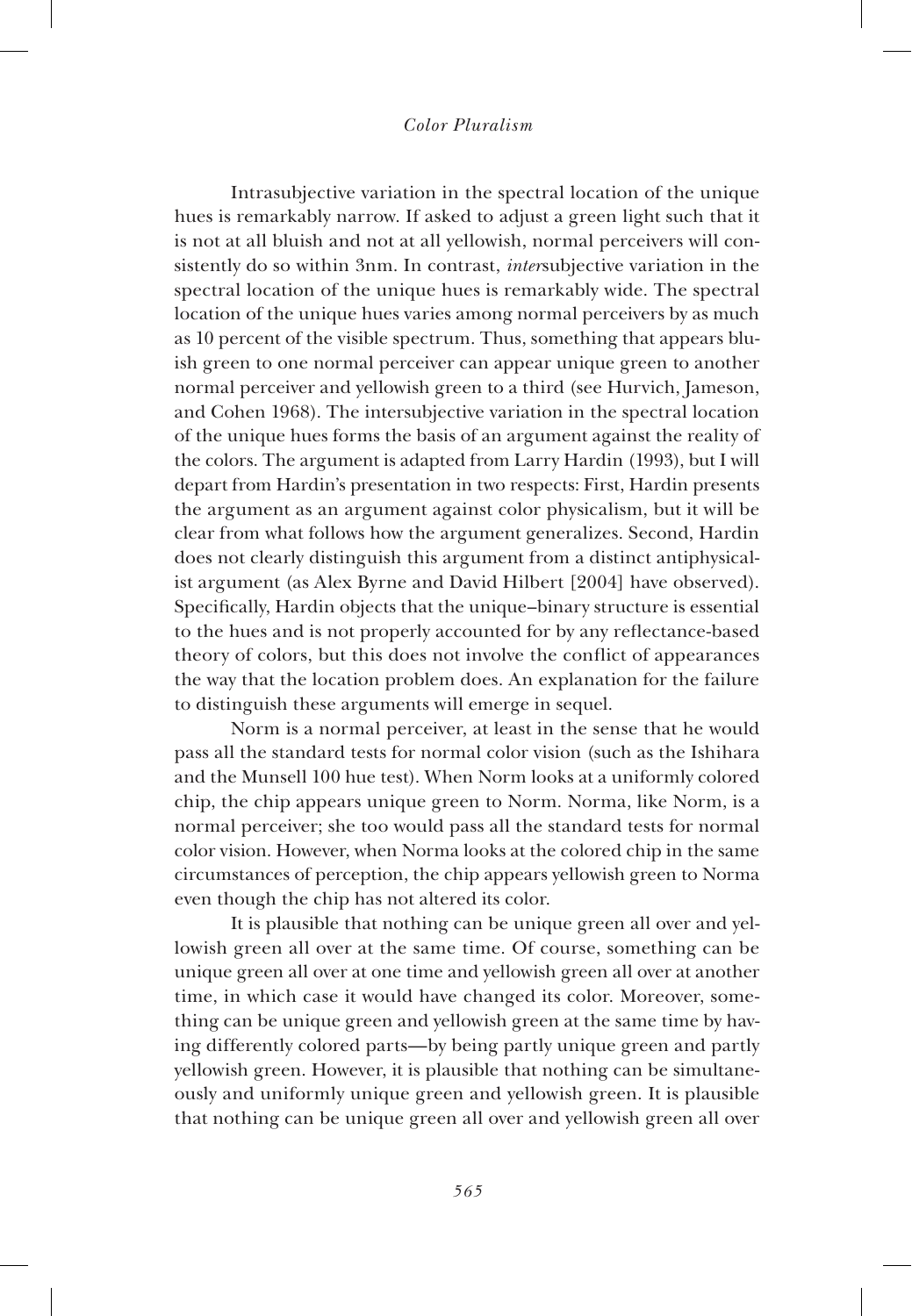at the same time because nothing can appear unique green all over and yellowish green all over at the same time to a given perceiver. After all, part of what it is to appear unique green is to appear not at all yellowish, but that precludes a unique-green-appearing thing from appearing, at the same time, yellowish green all over and a yellowish-green-appearing thing from appearing, at the same time, unique green all over.

It seems that Norm's and Norma's perceptions of the colored chip cannot both be veridical. If Norm's perception is veridical, then the chip is unique green. If Norma's perception is veridical, then the chip is yellowish green. But this violates a manifest exclusion principle. Since nothing can be unique green all over and yellowish green all over at the same time, Norm's and Norma's perceptions cannot both be veridical—at least one of their perceptions must be illusory. Specifically, if the uniquegreen appearance and the yellowish-green appearance cannot both be veridical, then either the unique-green appearance is veridical and the yellowish-green appearance is illusory, or the unique-green appearance is illusory and the yellowish-green appearance is veridical, or both the unique-green and yellowish-green appearances are illusory.

But which person, if either, is veridically perceiving the color of the chip? Is the chip unique green, or yellowish green, or neither? Since Norm and Norma are normal perceivers, it is arbitrary to suppose that one and not the other is misperceiving the color of the chip. Since it is arbitrary to suppose that one and not the other of the appearances is illusory, both must be. Norm's and Norma's color perceptions must both be illusory, at least in this instance. The reasoning, here, echoes Philonous's challenge to Hylas:

And now tell me, whether you are still of opinion, that every body hath its true real colour inhering in it; and if you think it hath, I would fain know farther from you, what certain distance and position of the object, what peculiar texture and formation of the eye, what degree or kind of light is necessary for ascertaining that true colour; and distinguishing it from apparent ones. (Berkeley 1734, 186)

If you can't, then Philonous's suggestion is that any preference for the veridicality of one perception over another is arbitrary. (For criticism of this reasoning, see Byrne and Hilbert 2004.)

The location problem for the unique hues can be reconstructed as follows: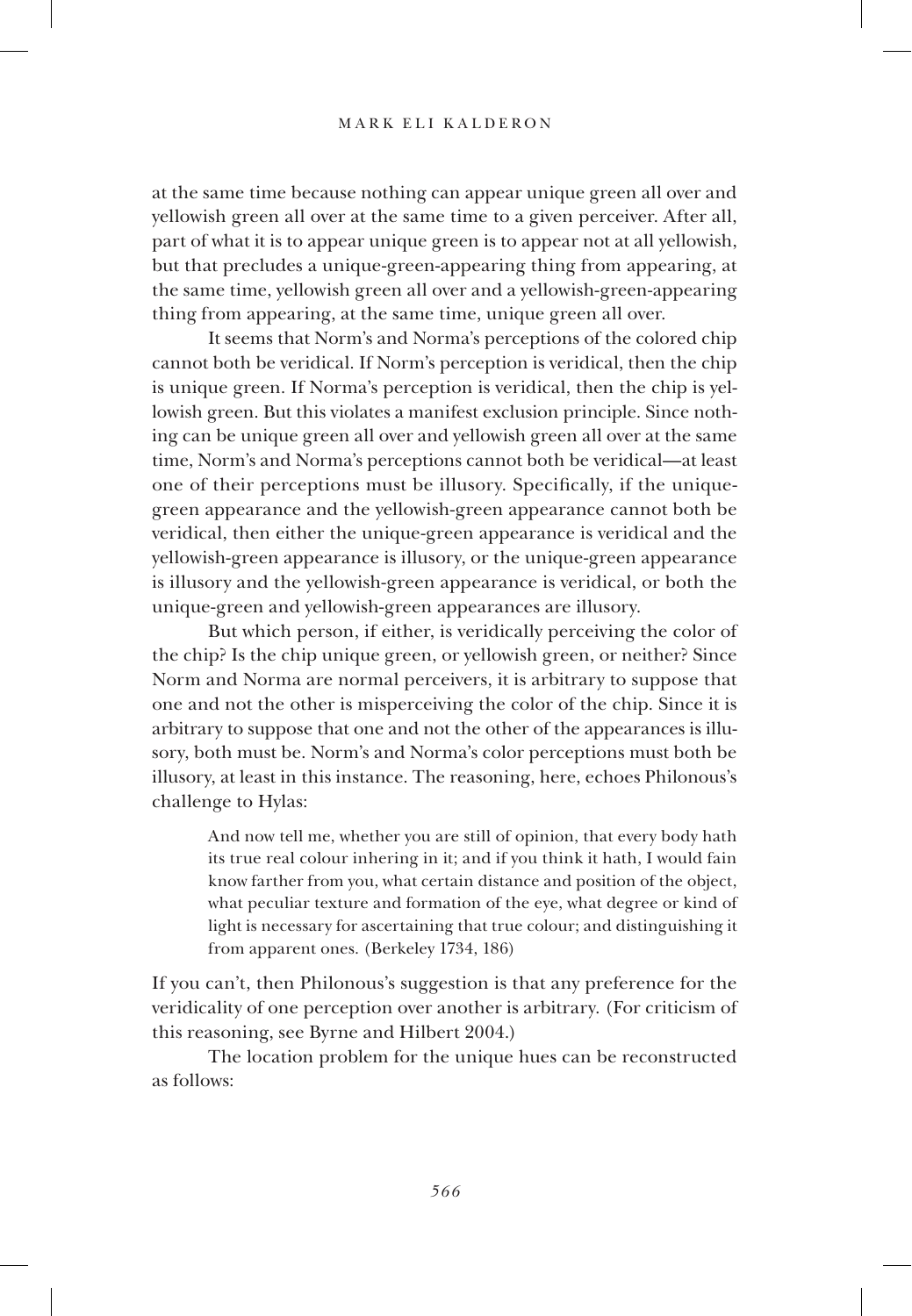- 1. The uniformly colored chip whose color remains unaltered appears unique green all over to Norm in the circumstances of perception and appears yellowish green all over to Norma in the same circumstances.
- 2. The chip cannot be unique green all over and yellowish green all over at the same time.
- 3. Since the chip cannot be unique green all over and yellowish green all over at the same time, the unique-green appearance and the yellowish-green appearance cannot both be veridical.
- 4. Thus either the unique-green appearance is illusory, or the yellowish-green appearance is illusory, or both are illusory.
- 5. It is arbitrary to suppose that one and not the other of the appearances is illusory.
- 6. Since it is arbitrary to suppose that one and not the other of the appearances is illusory, both must be illusory.
- 7. Thus, the chip is neither unique green nor yellowish green, as it appears to Norm and Norma, respectively.

The location problem is an instance of a more general problem, *the paradox of conflicting appearances*. Many of the arguments of Berkeley's *First Dialogue* share this abstract structure. There are earlier antecedents as well. Plato discusses this paradox in the *Theaetetus*, and it exercised pre-Socratic thinkers such as Democritus, Heraclitus, and Protagoras. (For an insightful account of some of the relevant history, see Burnyeat 1979.) The paradox of conflicting appearances may lie deep in our history, but it lies deep in our psychology as well. It is among the earliest philosophical problems that humans spontaneously engage with. These facts are, perhaps, not unrelated. Perhaps, it is because humans tend to be puzzled about conflicting appearances early on in their biographies that they tend to be puzzled about conflicting appearances early on in their history.

In its most general form, the paradox of conflicting appearances consists of three claims:

**Variation** x appears F and x appears G **Veridicality** The F appearance and the G appearance are veridical **Incompatibility** Nothing is both F and G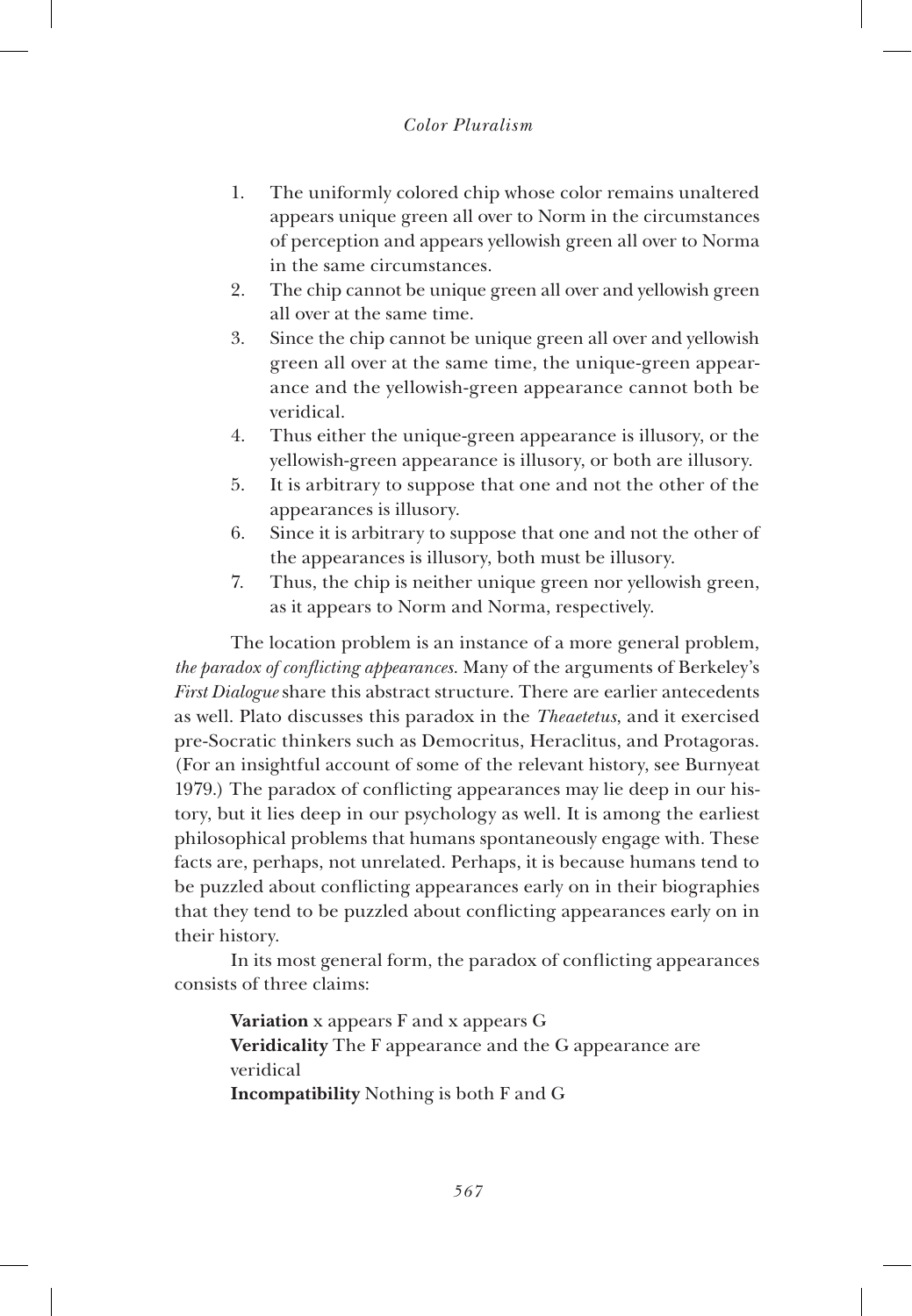In a standard taxonomy that dates back at least to Socrates, the perceptual variation involved in *Variation* can be between humans and other animals, between different human perceivers, and within a single human perceiver at different times. From *Variation* and *Veridicality* it follows that x is both F and G, but this contradicts *Incompatibility*. We have a paradox, an inconsistent set of claims. Which of the claims—*Variation*, *Veridicality*, or *Incompatibility*—should we deny?

This assumes, of course, the validity of the reasoning. A modern response to the paradox that lacks ancient precedent charges the derivation of the contradiction with invalidity. That the chip is both unique green and yellowish green follows from *Variation* and *Veridicality* only on an assumption about how the former is understood. The claim that the chip appears unique green must be understood as a kind of perceptual presentation—the chip's appearing unique green to a normal perceiver must be understood as the perceiver's experience presenting the chip as unique green. So understood, what appears to the subject is the chip and its color, unique green. This according to Block's (1999) "phenomenism"—the view that phenomenal properties are subjective monadic qualities of experience—is a mistake. The quality, unique green, is no part of *what* appears to the subject; rather, that quality is a matter of *how* the color of the chip appears to the subject. Norm and Norma veridically perceive the same color—the phenomenal difference between them is a difference in how that color appears. The qualitative character of color appearance is less a perceptual presentation than a perceptual mode of presentation. A full assessment of the phenomenist response would take us too far afield; however, the final section will reveal, in general terms, my misgivings.

Assuming, then, the validity of the reasoning, which of the claims—*Variation*, *Veridicality*, or *Incompatibility*—should we deny?

It might be initially difficult to understand how one could deny *Variation*. After all, the facts of perceptual variation are well known and familiar from ancient times. The sense-data theorist, however, would claim that while the facts of perceptual variation may be evident, what is less evident is the *object* of perception. Reflection on the paradox of conflicting appearances and allied antinomies, such as the problems of illusion and hallucination, reveal that the object of perception is distinct from the mind-independent material object. What appears unique green to Norm is a sense datum distinct from the chip. What appears yellowish green to Norma is a distinct sense datum, itself distinct from the chip. So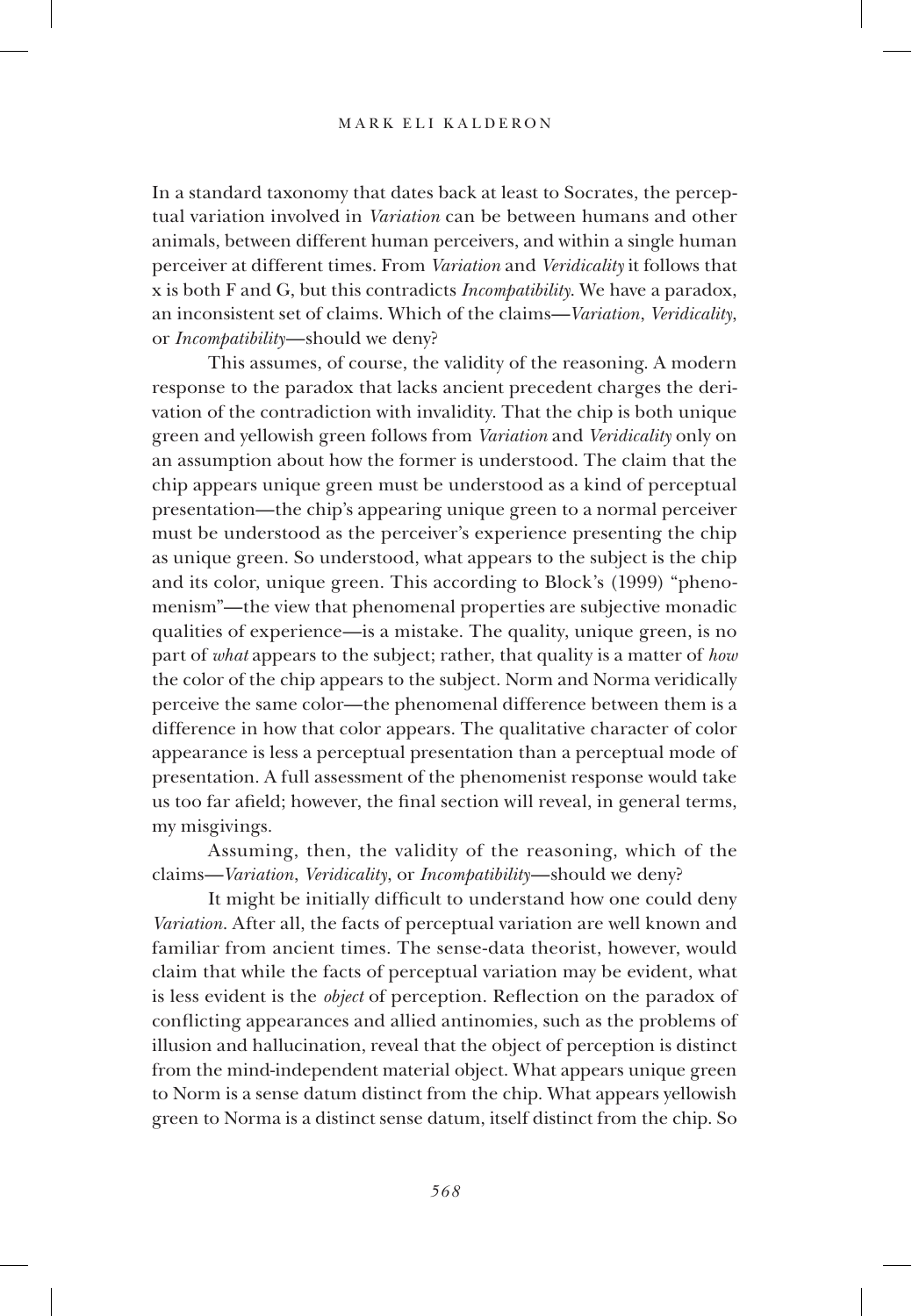there is no one thing that appears F and appears G, and hence *Variation*, as currently formulated, is false.

Sextus Empiricus (in *Outlines of Pyrrhonism*, 2.63) reports a different response to the paradox:

For it is certain, at any rate, that from the fact that honey appears bitter to some and sweet to others, Democritus declared that it is neither sweet nor bitter, while Heraclitus said that it is both.

If Sextus is to be believed, then Democritus held that reflection on the paradox of conflicting appearances recommends the denial of *Veridicality*. Sextus (in *Against the Logicians*, 7.135–36 of *Adversus Mathematicos*) further reports:

And Democritus in some places abolishes the things that appear to the senses and asserts that none of them appears in truth but only in opinion, the true fact in things existent being the existence of atoms and void; for "By convention," he says, "is sweet, by convention bitter, by convention hot, by convention cold, by convention color; but by verity atoms and void." (This means: Sensible objects are conventionally assumed and opined to exist, but they do not truly exist, but only the atoms and the void.)

Predicating 'sweet' of honey is sanctioned by our linguistic conventions, given the way that the relevant collection of atoms impinges upon our organs of taste, but there is nothing in the atoms themselves corresponding to the predication over and above this reaction to atomic stimuli. Similarly, predicating 'unique green' of the chip is sanctioned by our linguistic conventions, given the way the relevant collection of atoms impinges on Norm's organs of sight, but there is nothing in the atoms themselves corresponding to the predication over and above this reaction to atomic stimuli. Hardin, in denying *Veridicality*, is a latter day Democritean.

Color realism is not a distinctively philosophical position. That colors are sensible qualities of objects is a commitment that we bring with us to philosophy. Like Hylas, we tend to conceive of the colors as mindindependent qualities of material objects. We should not revise our commitment to the existence of the colors, so conceived, without compelling reason. Democritean eliminativism and the sense-data theory are substantive and controversial positions at variance with our prephilosophical conception of color. So, I propose to set Democritean eliminativism and the sense-data theory to one side, at least for the time being, and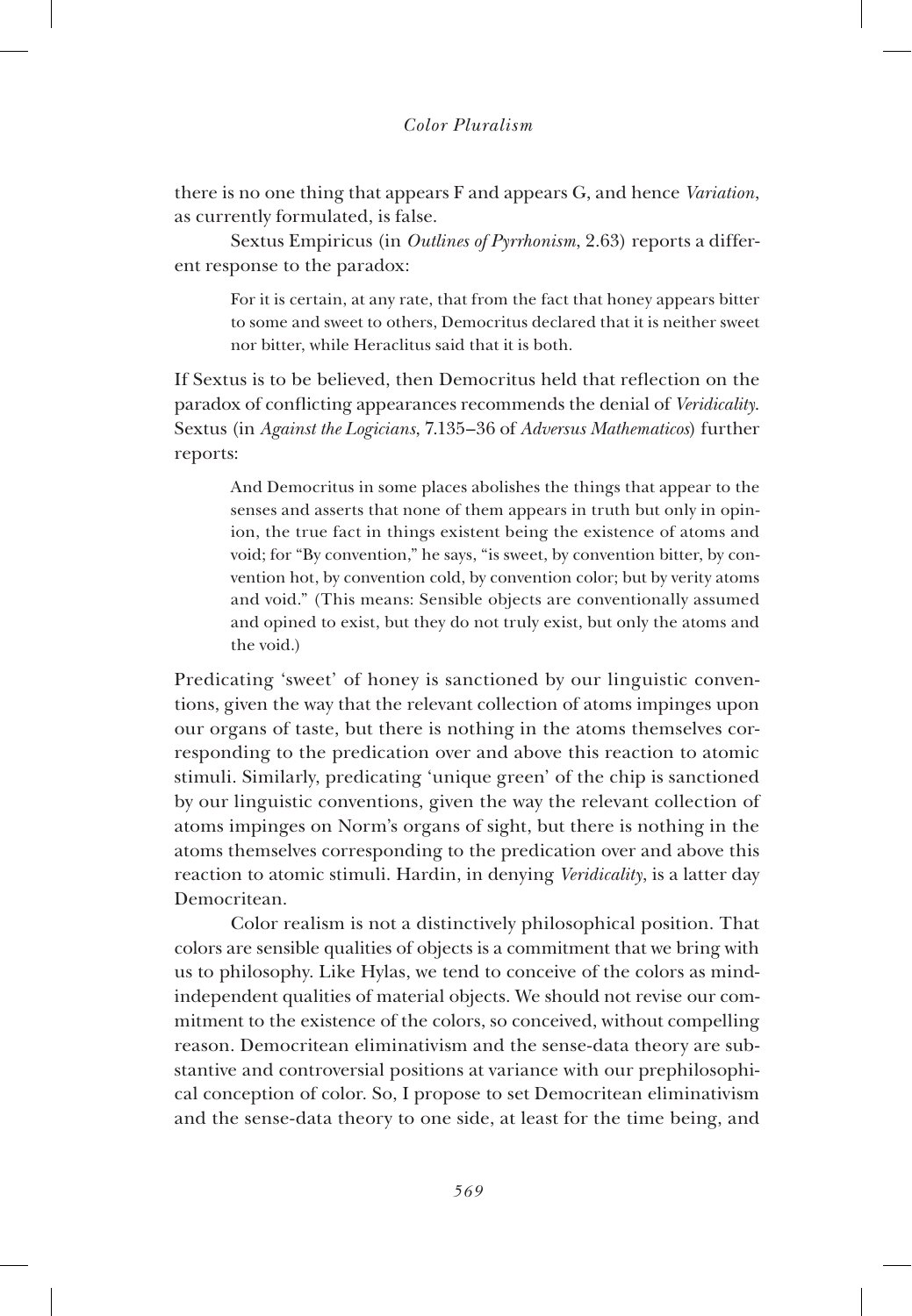look for some other means to avoid paradox. Only if there is no other plausible resolution to the paradox should we deny that material objects are colored.

## **3. Color Relativism**

Fortunately, Democritean eliminativism and the sense-data theory are not the only responses to the paradox of conflicting appearances, as Protagoras would attest.

According to color relativism, the relation between object, perceiver, and the circumstances of perception determines the colors of things. Color relativism has recently been defended by Jonathan Cohen (2005) and Brian McLaughlin (2003) and is consistent with a number of more specific accounts of the metaphysics of color. Thus, there are relativist variants of dispositionalism—accounts according to which colors are dispositions to look colored—such as McGinn 1983. Moreover, ecological accounts such as Thompson 1995, while not forms of dispositionalism, are plausibly interpreted as forms of color relativism.

The color relativist retains *Veridicality* by denying *Incompatibility*. According to the color relativist, unique green and yellowish green are relational qualities. When the chip appears unique green to Norm, what Norm's experience presents, if veridical, is the relational quality unique green for Norm. When the chip appears yellowish green to Norma, what Norma's experience presents, if veridical, is the relational quality yellowish green for Norma. While being unique green for Norm and yellowish green for Norm are indeed incompatible, being unique green for Norm and being yellowish green for Norma are compatible. Norm and Norma are perceiving colors from distinct families. Corresponding to each perceiver is a family of colors potentially determined by that perceiver in relation with the object and circumstances of perception. A family of properties is a plurality of properties that are related in a certain way there are conditions that unite these properties. The unity conditions of properties that constitute a family include similarity, difference, exclusion relations, and the structure of determinables and determinates in which they stand. While exclusion relations hold within these families (nothing is both unique green for Norm and yellowish green for Norm), relative colors from distinct families are compatible with one another (an object can be unique green for Norm and yellowish green for Norma all over at the same time).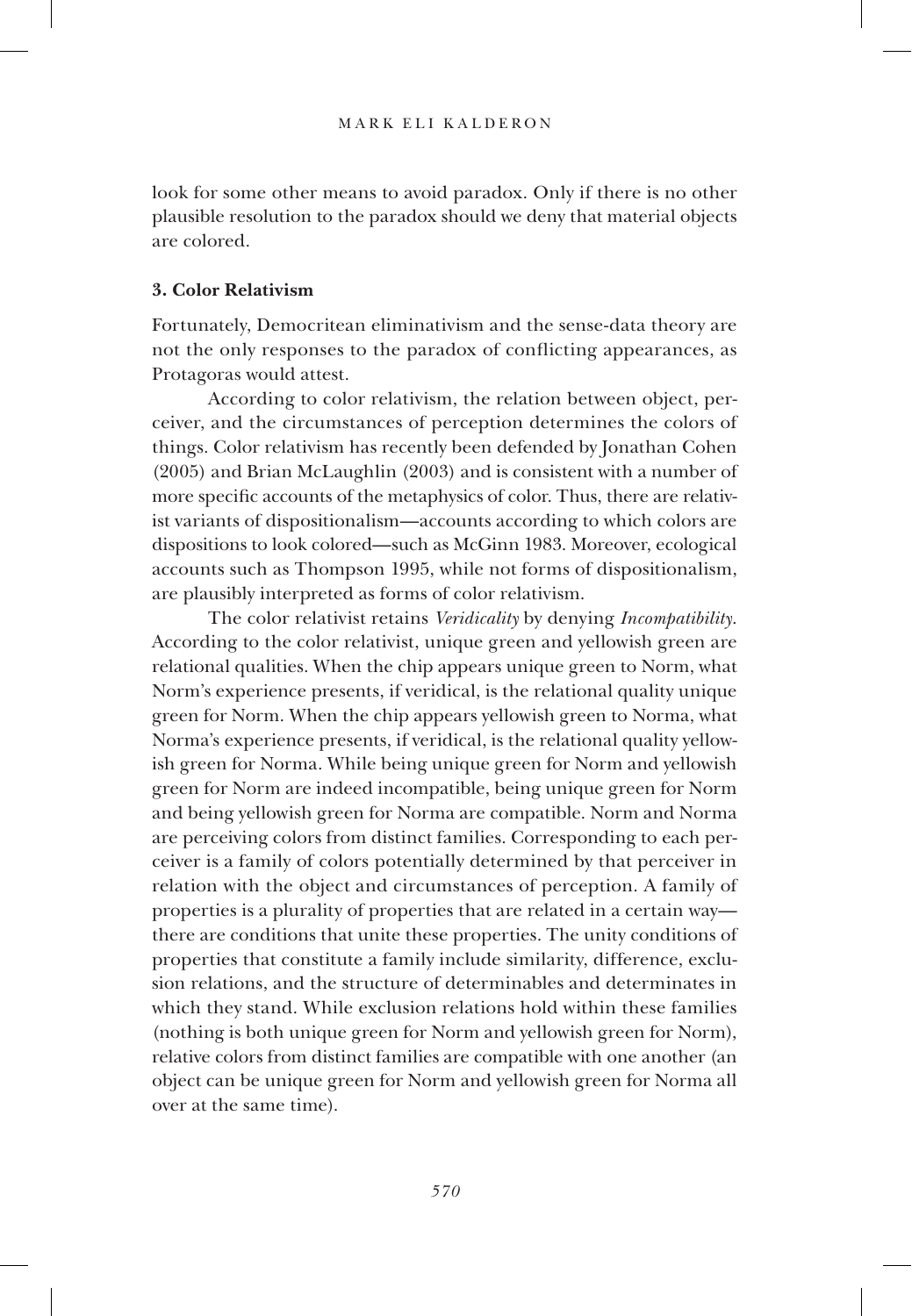The color relativist retains our prephilosophical commitment to the existence of the colors by denying their mind independence. Color realism is thus retained at the cost of revising our conception of the colors as mind-independent qualities of material objects.

A Protagorean might object that color relativism involves no such revision since the relational character of the colors is part of the very meaning of our color words (see Cohen 2005). However, it is no part of the meaning of 'green' that green is relational. Those who are not relativists are not semantically incompetent or otherwise confused about the meaning of 'green'—which is not, of course, to say that monadic color words have as a part of their meaning that color properties are nonrelational. Compare the case of motion. It seems wrong to attribute systematic error to all motion talk prior to the discovery of relativity and wrong to think that our clued-in talk of motion involves a change of meaning which it would have to if we are now speaking truly, whereas before we spoke falsely. The right thing to say is that 'moves' designates a relative property even if it is no part of the meaning of 'moves' that motion is relative to a spatiotemporal framework. That motion is relative is a substantive claim about the nature of motion not settled by reflection on the meaning of public language expressions. Similarly, color relativism is a substantive claim about the nature of the colors not settled by reflection on the meaning of public language color expressions. The semantics of color language is thus no obstacle to understanding color relativism as a revision of our prephilosophical conception of the colors.

The color relativist, however, is not alone in denying *Incompatibility*. There is a metaphysical alternative to color relativism that denies *Incompatibility* as well and is compatible with the colors being mindindependent qualities of material objects.

#### **4. Harman's Denial of Incompatibility**

#### Why believe *Incompatibility*?

It is plausible to suppose that nothing can be unique green all over and yellowish green all over at the same time because nothing can appear unique green all over and yellowish green all over at the same time to a given perceiver. After all, part of what it is to appear unique green is to appear not at all yellowish, but that precludes a unique-greenappearing thing from appearing, at the same time, yellowish green all over and a yellowish-green-appearing thing from appearing, at the same time, unique green all over.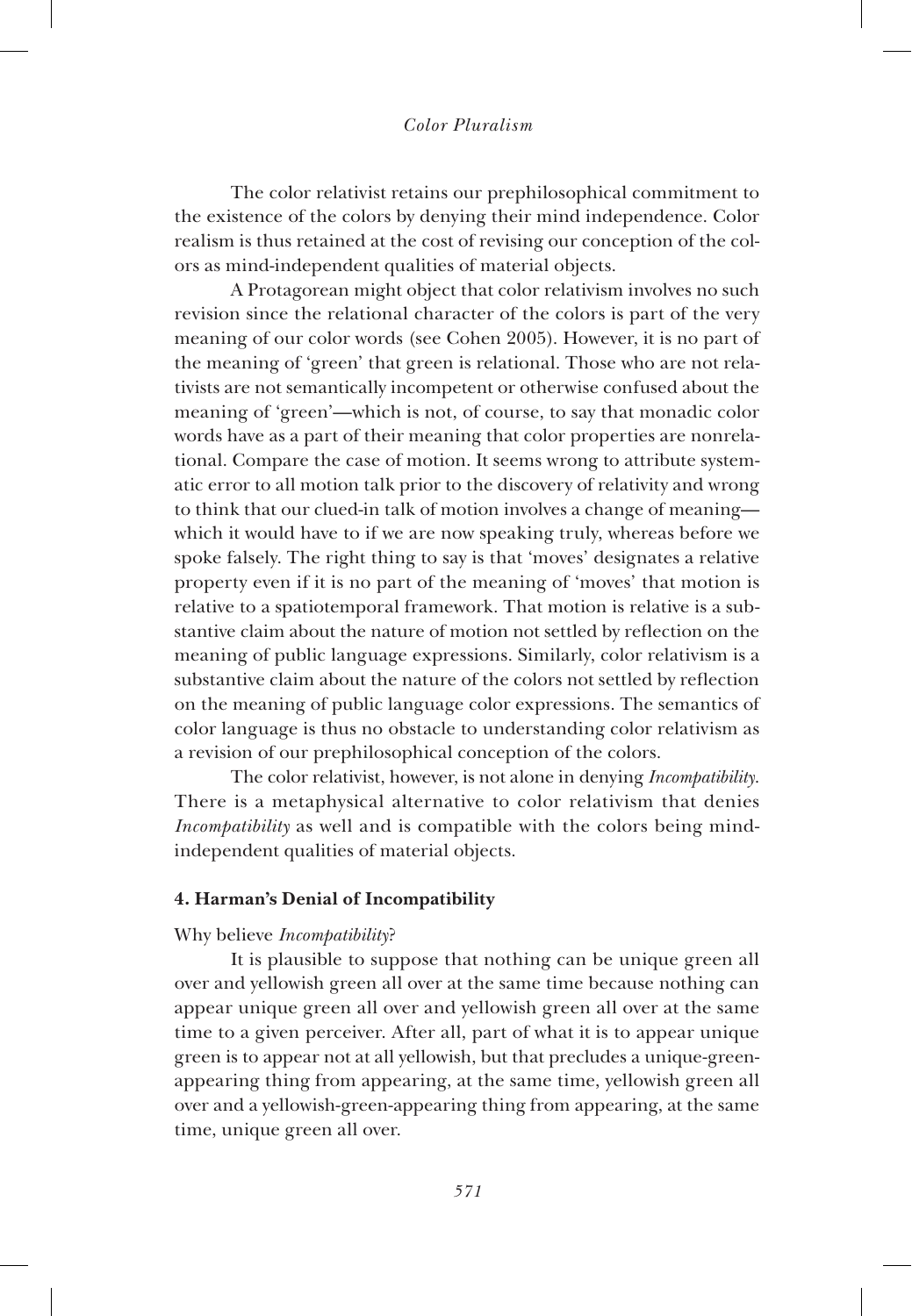According to Gilbert Harman, however, this line of reasoning provides no support for *Incompatibility*. From the fact that unique-green appearances and yellowish-green appearances are incompatible, it does not follow that unique green and yellowish green are incompatible qualities. It is logically possible that something can have both colors all over at the same time even if it can never appear to have both colors all over at the same time to a given perceiver in the given circumstances of perception. Thus Harman (2001, 661) writes:

On reflection, one must allow that red-green incompatibility may be an illusion. Suppose an object looks red from one angle and green from a slightly different angle. In that case, might we not say that the object is red all over and also green all over, even though one cannot see both colors at the same time? In imagining cases, one forgot about that possibility; one tried to imagine something that looked both red all over and green all over at the same time. But something could be both red all over and green all over at the same time without looking both red all over and green all over at the same time.

An object's appearing red all over may preclude it from appearing green all over at the same time to a given perceiver, but this is consistent with its appearing red all over from one angle and green all over from a different angle. Moreover, this, in turn, is consistent with the object's being multiply colored, with its being red all over and green all over at the same time, where these colors are perceptually available in different circumstances of perception. Since the incompatibility of red and green appearances is consistent with red-green compatibility, the incompatibility of red and green appearances does not entail that red and green are incompatible qualities.

Harman's thought experiment involves three related components:

- 1. *The partiality of perception*: The conception of perception as providing a partial perspective on the sensible qualities of objects.
- 2. *Color pluralism*: The possibility that objects are multiply colored.
- 3. *Red-green compatibility*: The possibility that an object is red all over and green all over at the same time.

Let me elaborate:

1. *The partiality of perception*. The force of Harman's thought experiment is due, in no small part, to the partial perspec-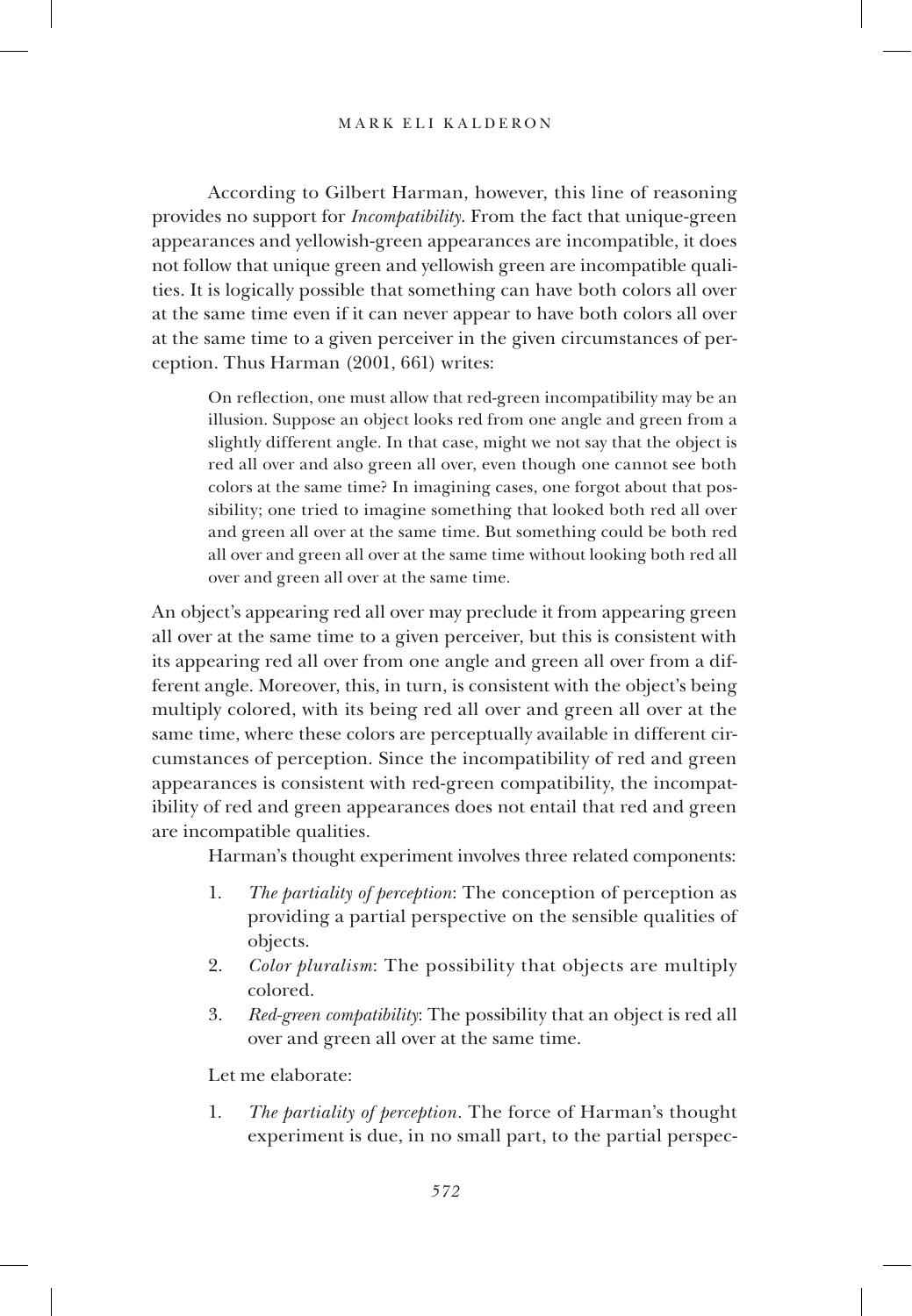tive that structures its narrative. In the narrative, different sensible qualities of an object are perceptually available only from different perspectives. According to Harman, perception provides only a partial perspective on the sensible qualities of things—there may be more to the sensible qualities of an object than is manifest in any given perception. Not only is perception partial in the sense that there are properties of an object not perceptually available (objects may have unobservable aspects), not only is perception partial in the sense that some sensible qualities of an object may be occluded from view (the backs of objects are colored as well), but perception is also partial in the sense that there are perceptually available properties of an object that are not determined by a given perception. Harman's insight naturally generalizes. If there is more to the sensible qualities of an object than is manifest in a given perception, then not only might different sensible qualities of an object be perceptually available only in different circumstances of perception, but different sensible qualities of an object might be perceptually available only to different perceivers. The relation between object, perceiver, and circumstances of perception determines which of the sensible qualities of an object are perceptually available. (See Hilbert 1987 for a discussion of the partiality of perception.)

- 2. *Color pluralism*. It is this conception of perception as providing only a partial perspective on the sensible qualities of things that dramatizes the logical possibility of color pluralism, that objects might be multiply colored. If the sensible qualities of an object can exceed what is manifest in a given perception, this raises the question whether, in veridically perceiving the object to be one color, it might also be another color. Perhaps an object can have different colors all over at the same time even if these colors are only perceptually available in different circumstances of perception or to different perceivers. If perception is partial, then it is open whether the perceived object is multiply colored; it is open whether the object has different colors perceptually available in different circumstances of perception or to different perceivers.
- 3. *Red-green compatibility*. If an object can have different colors perceptually available in different circumstances of percep-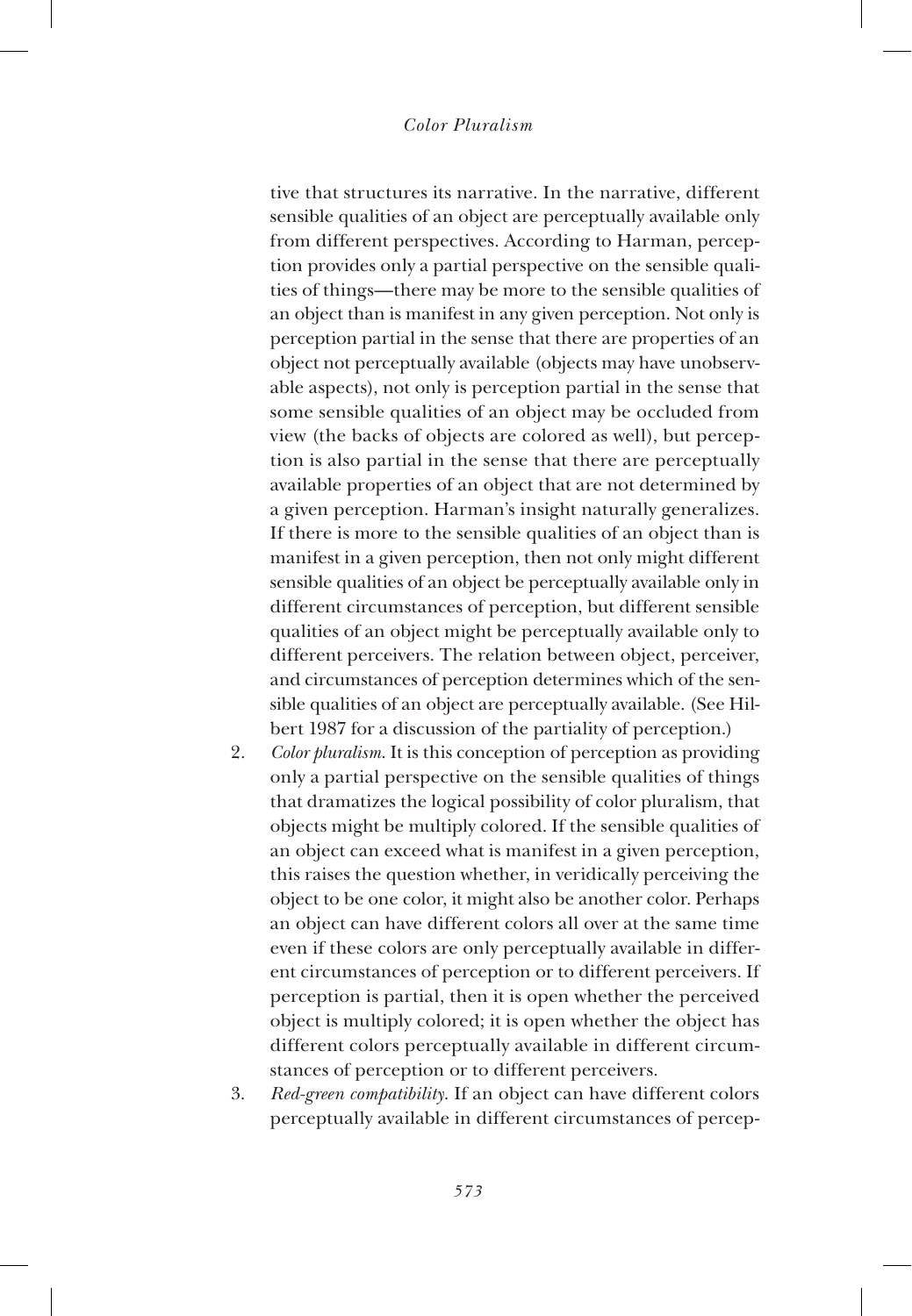tion or to different perceivers, then the incompatibility of red and green appearances leaves open the possibility that the perceived object is red all over and green all over at the same time. Perhaps red and green do not so much as *exclude* one another as they *occlude* one another. Having discovered an object that looks red from one angle and green from a different angle, we might, upon reflection, accept that its being red all over and green all over at the same time best explains these observations. Further theoretical investigation might confirm or disconfirm this. From the fact that nothing can appear red all over and green all over at the same time to a given perceiver, it does not follow nothing can be red all over and green all over at the same time.

According to Harman, the appearance of red and red are conceptually distinct—let me explain in what sense. The contrast is sometimes used to mark the distinction between an object's appearing to have a sensible quality that it genuinely has and an object's appearing to have a sensible quality that it lacks. In response to the problem of illusion, this naturally, if not inexorably, leads to a conception of experience where there is a common component to the veridical and illusory perception of a sensible quality. This is not the present contrast, however. The conceptual distinctness of the appearance of red and red is determined less by objects' appearing to have sensible qualities that they lack, but by objects' having sensible qualities they do not appear to have. The contrast is used to mark the distinction between the sensible qualities of an object that the object appears to have and the sensible qualities of an object that it does not appear to have (to a given perceiver, in the given circumstances of perception). That the sensible qualities of an object can exceed what is manifest in any given perception does not entail that there is a common component between veridical and illusory perceptions—though Harman (1990) does independently endorse the common component conception of experience.

The three components of Harman's thought experiment—the partiality of perception, color pluralism, and red-green compatibility—are themselves conceptually distinct. Perception might only provide a partial perspective on the sensible qualities of objects, and this might be compatible with objects' being multiply colored, but it is compatible, as well, with no object's being multiply colored and with no object's being red all over and green all over at the same time. Moreover, objects might be multiply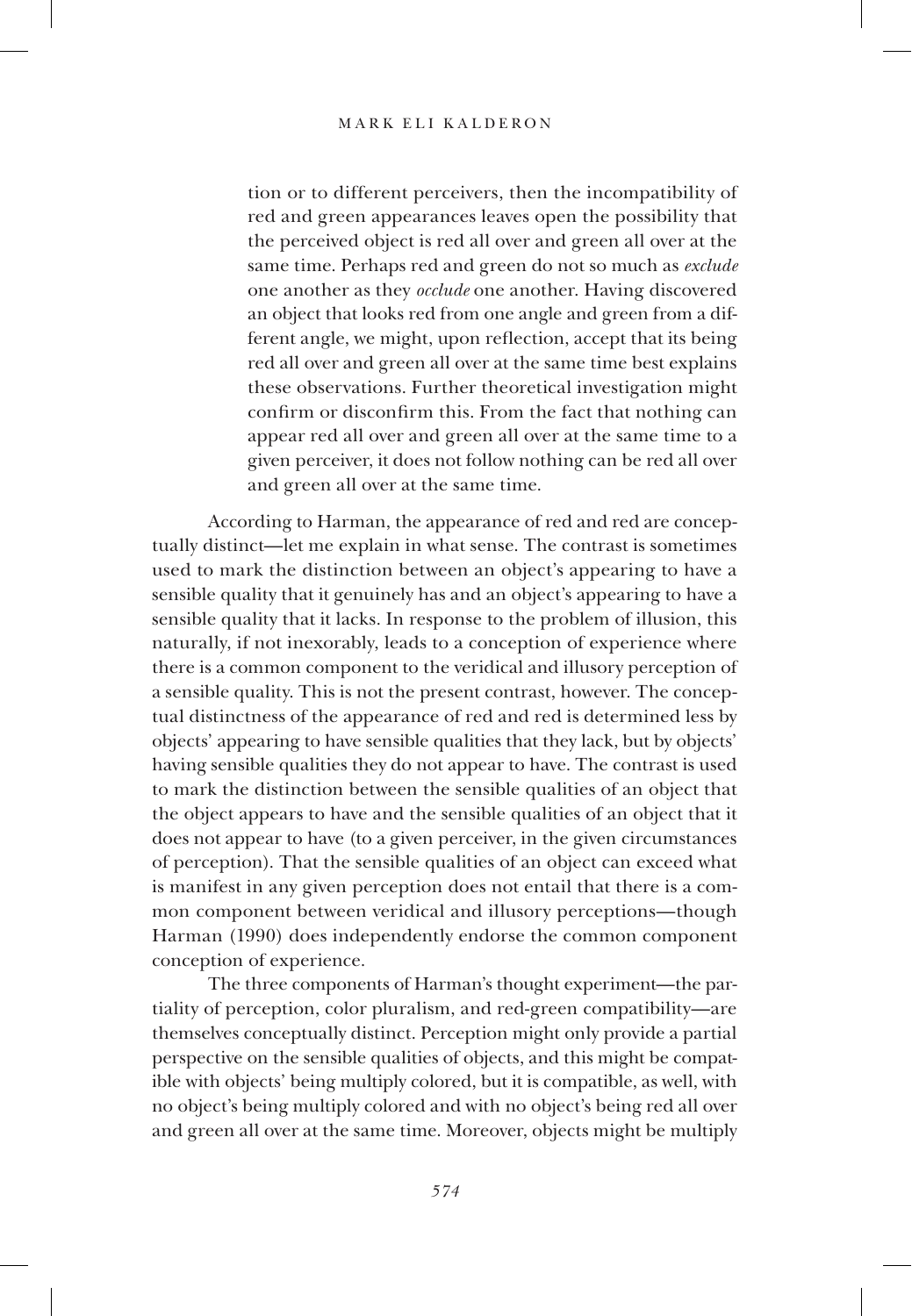colored, and this might be compatible with an object's being red all over and green all over at the same time; but this is compatible, as well, with no object's being red all over and green all over at the same time.

The conceptual distinctness of the three components limits what Harman's thought experiment can establish. From the fact that nothing can appear red all over and green all over at the same time, it does not follow that nothing can be red all over and green all over at the same time. Harman's thought experiment demonstrates that. It does not, however, demonstrate that red-green compatibility is metaphysically possible.

In conceiving of an object that looks red all over from one angle and green all over from a different angle, we have yet to distinctly conceive of an object that is red all over and green all over at the same time. An object's looking red all over from one angle and green all over from a different angle might be compatible with that object's being red all over and green all over at the same time, but it is compatible with other possibilities as well. Suppose the object is only partly red and partly green. Suppose further it has a textured surface consisting of red parts and green parts such that from one angle all the red parts occlude the green parts and from a different angle the green parts occlude the red parts. We have two logical possibilities that are perceptually indistinguishable in the conceived circumstances:

- The object is red all over and green all over at the same time.
- The object is partly red and partly green, where the red and green parts occlude one another.

In response to an object's looking red all over from one angle and green all over from a different angle, we might say, or at least consider, that the object is simultaneously red all over and green all over. But further theoretical investigation might reveal that it is only partly red and partly green. We have yet to distinctly conceive of an object that is red all over and green all over at the same time, and thus so far lack a reason to believe that this is metaphysically possible.

This is not a criticism of Harman. He does not purport to establish red-green compatibility on a priori grounds. That would be inconsistent with Harman's central insight: that the incompatibility of color appearances leaves open the possibility that the corresponding colors are compatible—further theoretical investigation might reveal that they are. That the possibility is open, and so subject to empirical confirmation or disconfirmation, is inconsistent not only with that possibility's being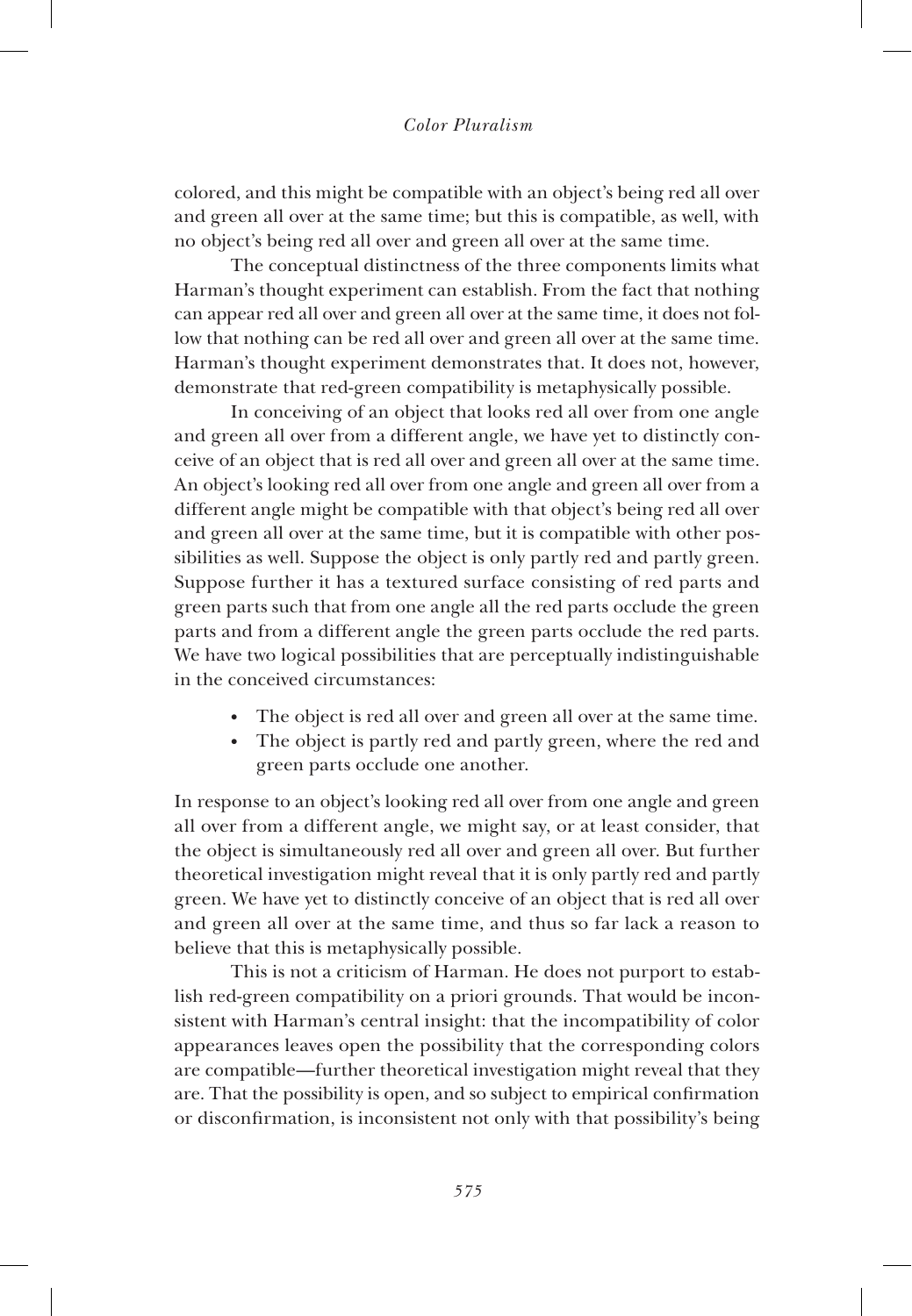excluded on a priori grounds but also with that possibility's being established on a priori grounds.

# **5. Color Pluralism**

Just as Harman's thought experiment does not demonstrate that red and green are qualities that an object could simultaneously and uniformly have, neither does it establish the more general claim that objects could be multiply colored. Nevertheless, it is useful to compare this hypothetical color pluralism with color relativism.

Heraclitus (70 DK61) writes that:

The sea is the purest and foulest water; for fish drinkable and lifesustaining; for men undrinkable and deadly.

The Protagorean would assent to this Heraclitean pronouncement, at least as the Protagorean understands it. According to the Protagorean, sea is pure for fishes and impure for men because purity is a relational property, pure relative to fishes and impure relative to men. Indeed, Socrates, in the *Theaetetus* aligns Protagoras with the intellectual tradition stemming from Heraclitus. Socrates may be right that the Heraclitean metaphysics of becoming plays a role in Protagorean relativism; however, that is consistent with Protagoras and Heraclitus conceiving the nature of purity differently. There may be alternatives to the Protagorean understanding of the Heraclitean pronouncement.

Indeed, Myles Burnyeat (1979, 69) claims that there is such an alternative:

Heraclitus' message was quite different: not the empty subjectivity of sensible appearances but their one-sided partiality. . . . Are they right or we? The implied answer is that each is right—from his own point of view. It follows that the different but equally valid points of view are one-sided, partial reflections of reality. At some deeper level, from as it were an absolute god's-eye vantage-point, the opposition and contrast is overcome. The sea is both pure and impure; mud is both clean and dirty; rubbish is wealth.

(In speaking of a god's-eye point of view, Burnyeat undoubtedly has in mind the following fragment:

God is day and night, winter and summer, war and peace, surfeit and hunger; but he takes various shapes, just as fire, when it is mingled with spices, is named according to the savor of each. (Heraclitus, 123 DK67))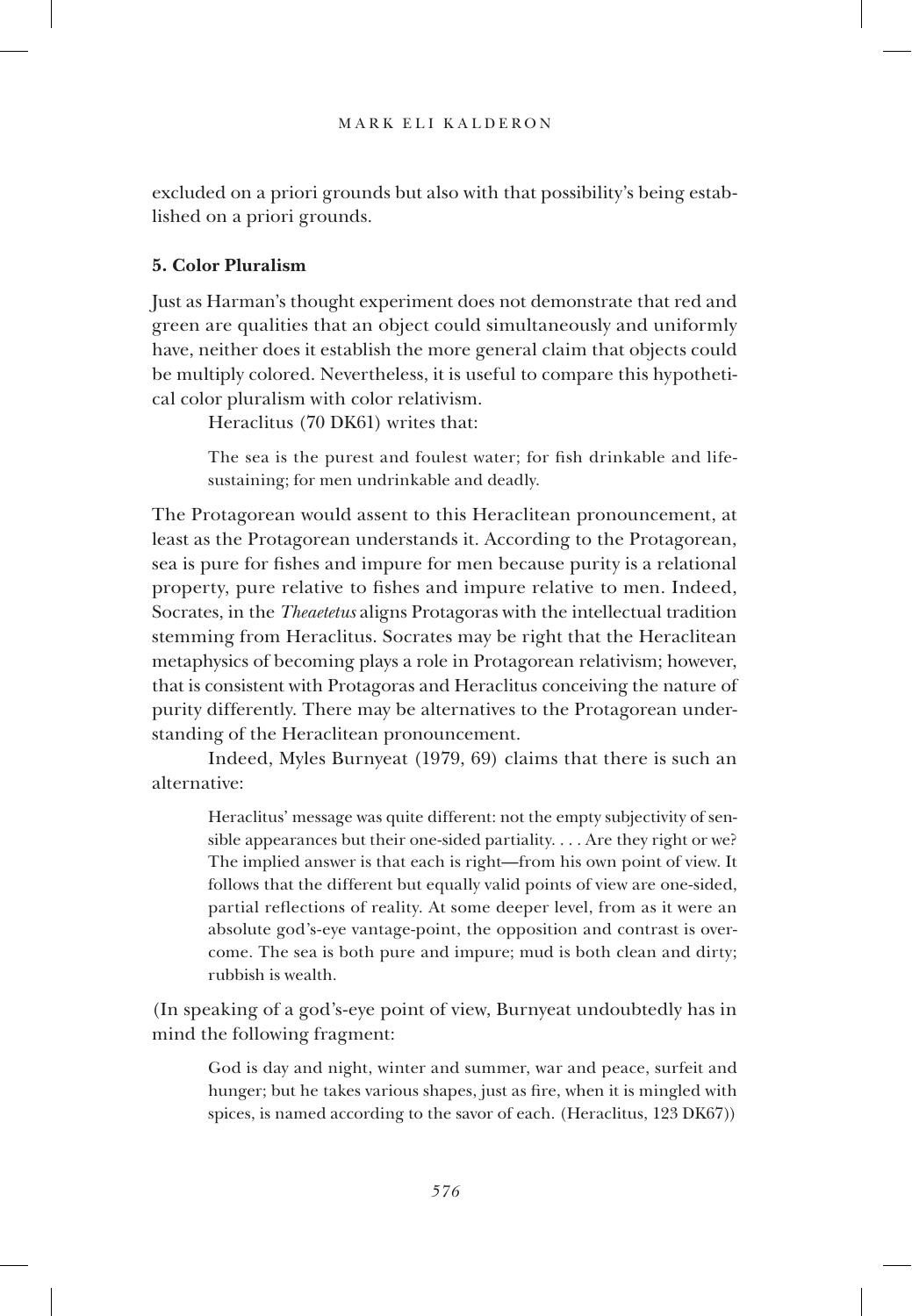Harman, in emphasizing the partiality of perception, subscribes to a Heraclitean epistemology. Specifically, Heraclitus and Harman each maintain that the sensible qualities of an object can exceed what is manifest in any given perception. Moreover, in raising the possibilities of color pluralism and red-green compatibility, Harman at least entertains a Heraclitean metaphysics as well. Specifically, Heraclitus maintains, and Harman entertains, that apparently incompatible properties (pure and impure, red and green) are in fact compatible—that the apparent conflict is merely apparent.

How is this an alternative to Protagorean relativism? David Hilbert (1987, 38) explains:

If [*Incompatibility*] were false . . . it would not be because color is a relation between object and perceiver. The relevant possibility is that color is a property such that objects are able to instantiate multiple colors at the same time. The relation between the perceiver and the object determines which of these many colors are perceptible in a given set of circumstances but not which colors the object actually possesses. Which properties we are able to perceive depends not only on what there is and what kind of creatures we are, but also on the circumstances in which we are perceiving.

The relation between object, perceiver, and circumstances of perception does not determine the color of the object (in the way that it would if colors were relational) so much as it determines the perceptual availability of that color. On the pluralistic hypothesis, the chip is multiply colored—it is unique green all over and yellowish green all over at the same time; it is just that the perceptual availability of these sensible qualities is determined by different relations between the chip, perceivers, and the circumstances of perception. According to the color pluralist, then, the relativist conflates the conditions for the perception of a color with the perceived color.

Color pluralism is consistent with two further metaphysical hypotheses about the nature of the colors:

- 1. *Physicalism*: Families of colors are families of anthropocentrically defined physical properties, in the case of surface color, most likely reflectance types (see Hilbert 1987; Byrne and Hilbert 1997, 2003).
- 2. *Primitivism*: Families of colors are families of primitive properties (see Campbell 1997; Broackes 1997; McGinn 1996; and Yablo 1995).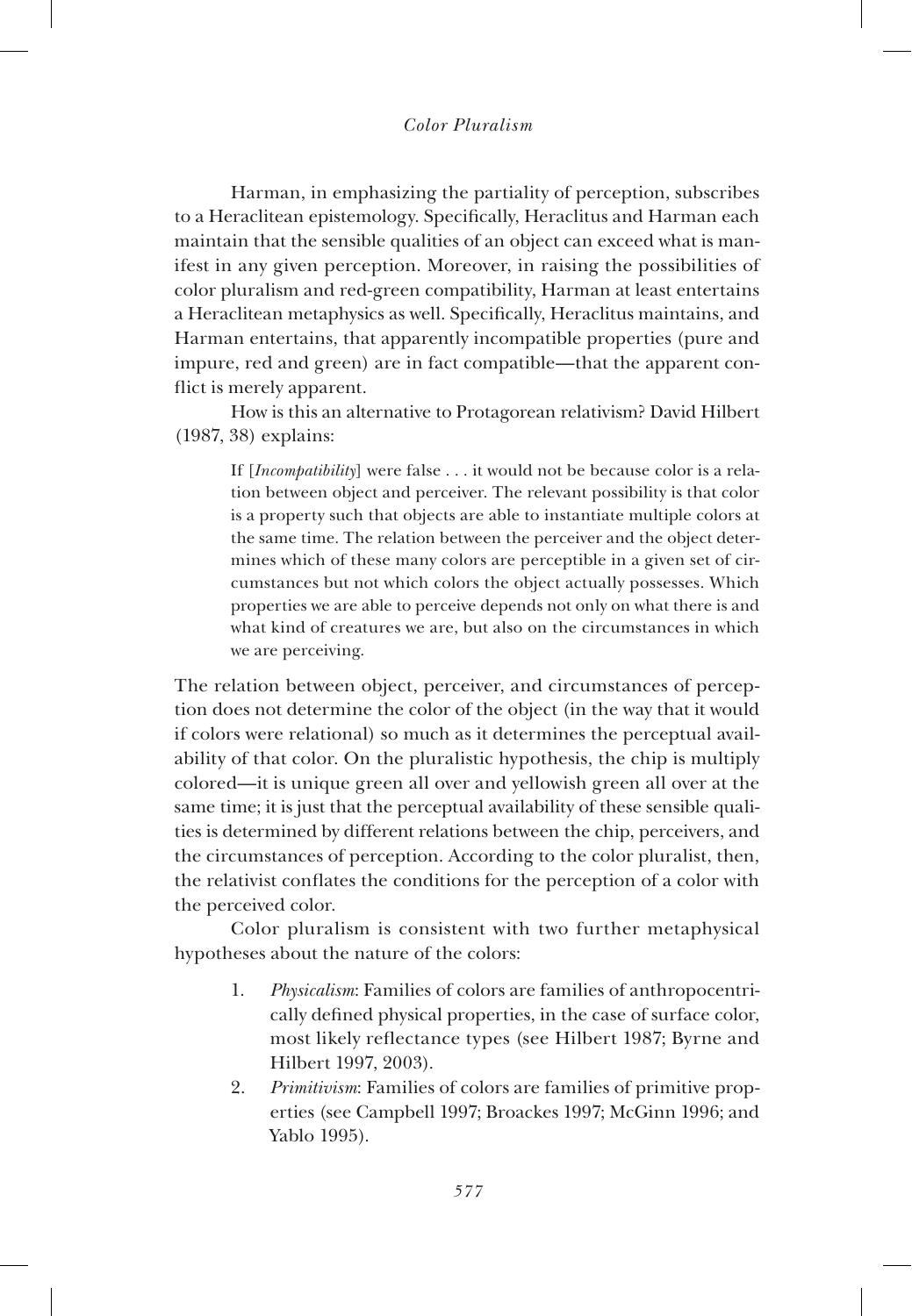A surface spectral reflectance is an object's disposition to reflect a certain percentage of light at each of the wavelengths of the visible spectrum. While an object can only have a single determinate reflectance, perceived colors are not determinate reflectances, but determinable reflectances, or reflectance types, that can be represented by sets of determinate reflectances (see Hilbert 1987). A determinate reflectance is a way of being colored. Perhaps, then, what it is for an object to be multiply colored is for its reflectance to belong to multiple sets of reflectances corresponding to reflectance types perceptually available to potential perceivers. (See Kalderon 2007 for a defense of the idea that a determinate can fall under different determinables, thus allowing it to bear different similarity relations to different properties, and so participate in distinct families of properties.) Is the metaphysical picture currently adumbrated a form of physicalism? Perhaps, as Byrne and Hilbert maintain, colors are physical, if anthropocentric, determinables of their physical underpinnings. Perhaps, however, as Yablo maintains, colors are nonphysical determinables of their physical underpinnings. For present purposes, I will remain neutral between these alternatives.

The pluralist response to the location problem is made plausible, if not established, by an analogous response to interspecies perceptual variation. Plausibly, different families of colors are perceptually available to different species. After all, different regions of the spectrum are visible to different species. Some birds and insects perceive light in the ultraviolet range—a range of the spectrum perceptually unavailable to humans. Thus, bees perceive light in very short wavelengths down to 300nm, well within the ultraviolet range which begins at 40nm. Moreover, different species differently divide the spectrum. Most humans are trichromats, but some nonhuman animals are tetrachromats. While chromatic hues perceptually available to humans divide into two mutually exclusive and exhaustive categories—unique and binary hues, tetrachromats can perceive, in addition, ternary hues. Like binary hues, ternary hues are mixed hues; unlike binary hues, ternary hues are mixtures of three rather than two hues. Ternary hues perceptible to tetrachromats exhibit color constancy and color contrast effects and thus are plausibly genuine colors. It is implausible to suppose that trichromats perceive the true colors of things, whereas tetrachromats are subject to systematic, if biologically adaptive, color illusion. But if tetrachromats have equal claim to veridically perceiving the colors of things, then objects have more colors than are humanly perceptible. Thus there are bee colors, a family of colors perceptually available to bees, as well as human colors, a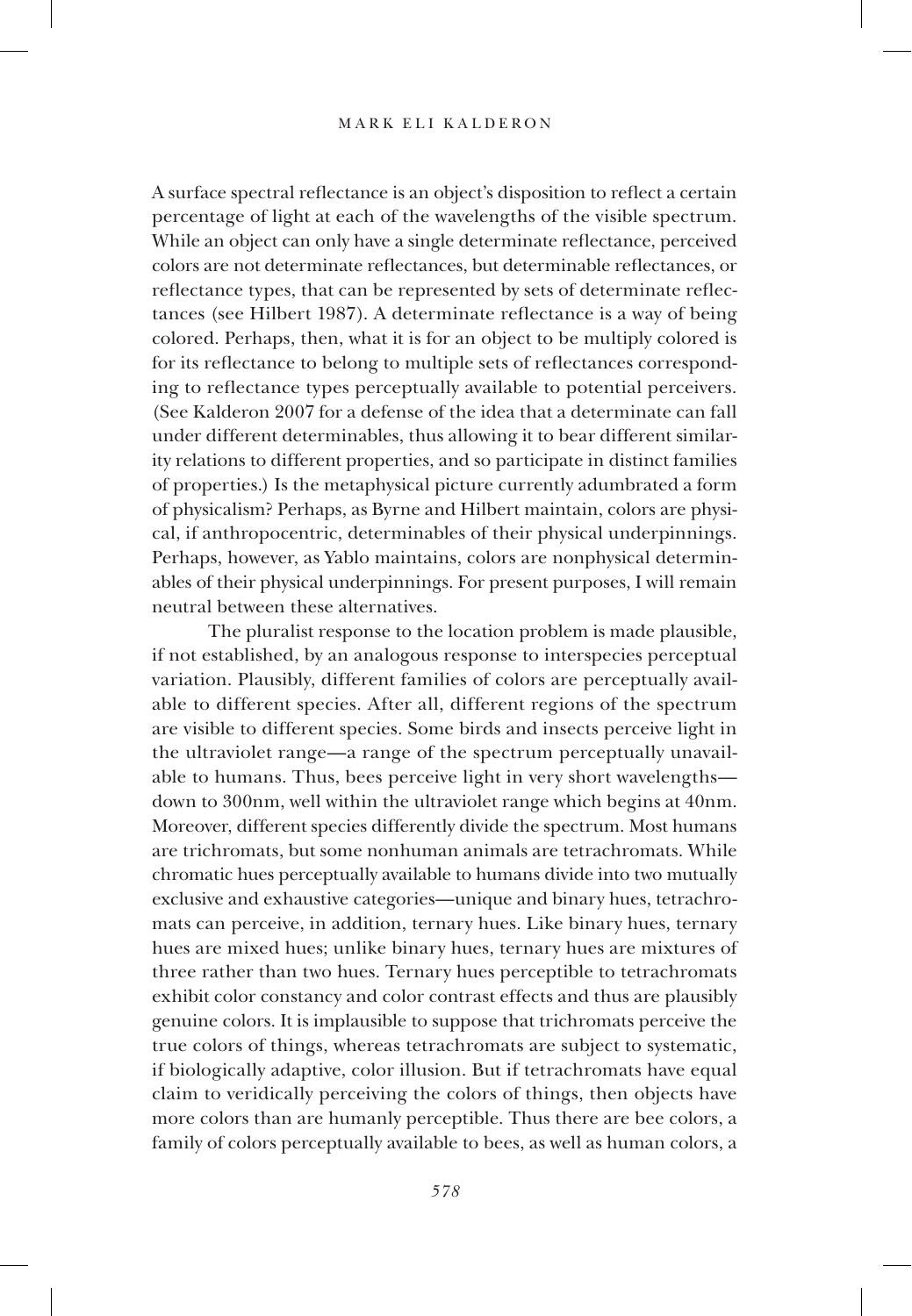family of colors perceptually available to humans. (See Bradley and Tye 2001. For an insightful recent defense of this, see Allen 2007.) But if it is plausible to suppose that different species perceive different families of colors, given interspecies perceptual variation, then it is plausible to suppose that different normal perceivers perceive different families of colors, given intersubjective perceptual variation. If it is plausible that an object can simultaneously and uniformly have a color perceptible to bees and a color perceptible to humans, then it is plausible that an object can simultaneously and uniformly have a color perceptible to Norm and a color perceptible to Norma.

In the *Theaetetus* (183ab), Socrates objects to a Heraclitean metaphysics on the grounds that it would render language impossible. Scott Sturgeon observed in conversation that a similar objection might be raised against color pluralism. Recall that the intersubjective variation in the spectral location of the unique hues is *wide*—normal perceivers vary in the spectral location of the unique hues by as much as 10 percent of the visible spectrum. On the pluralistic hypothesis, each of the normal perceivers are veridically perceiving the colors of things, though they are potentially perceiving different families of colors. However, if different normal perceivers are perceiving different families of colors, then it is hard to understand how there could be sufficient intersubjective agreement about the colors of things for color language to be possible.

One notable feature of color language is its lack of specificity. For the most part, public language only has words for determinable color properties such as red and green. Even very specific color words such as 'chartreuse', 'burnt sienna', and 'cadmium yellow', while designating determinates of green, brown, and yellow, respectively, themselves only designate determinables. English lacks color words for most utterly determinate colors and so does every other public language. Although there are words for utterly determinate colors, such as 'unique green', this is due solely to the fact that they are describable in terms of determinables for which we have stable color words—unique green is a shade of *green* that is not at all *bluish* and not at all *yellowish*.

Given the intersubjective variation in color perception among normal perceivers, there would be insufficient intersubjective agreement about utterly determinate colors for those not describable in English to have stable color words attached to them. That much is right about the present objection. However, there would be sufficient agreement about what determinable colors objects have for these to have stable color words attached to them. Norm and Norma can agree that the chip is green even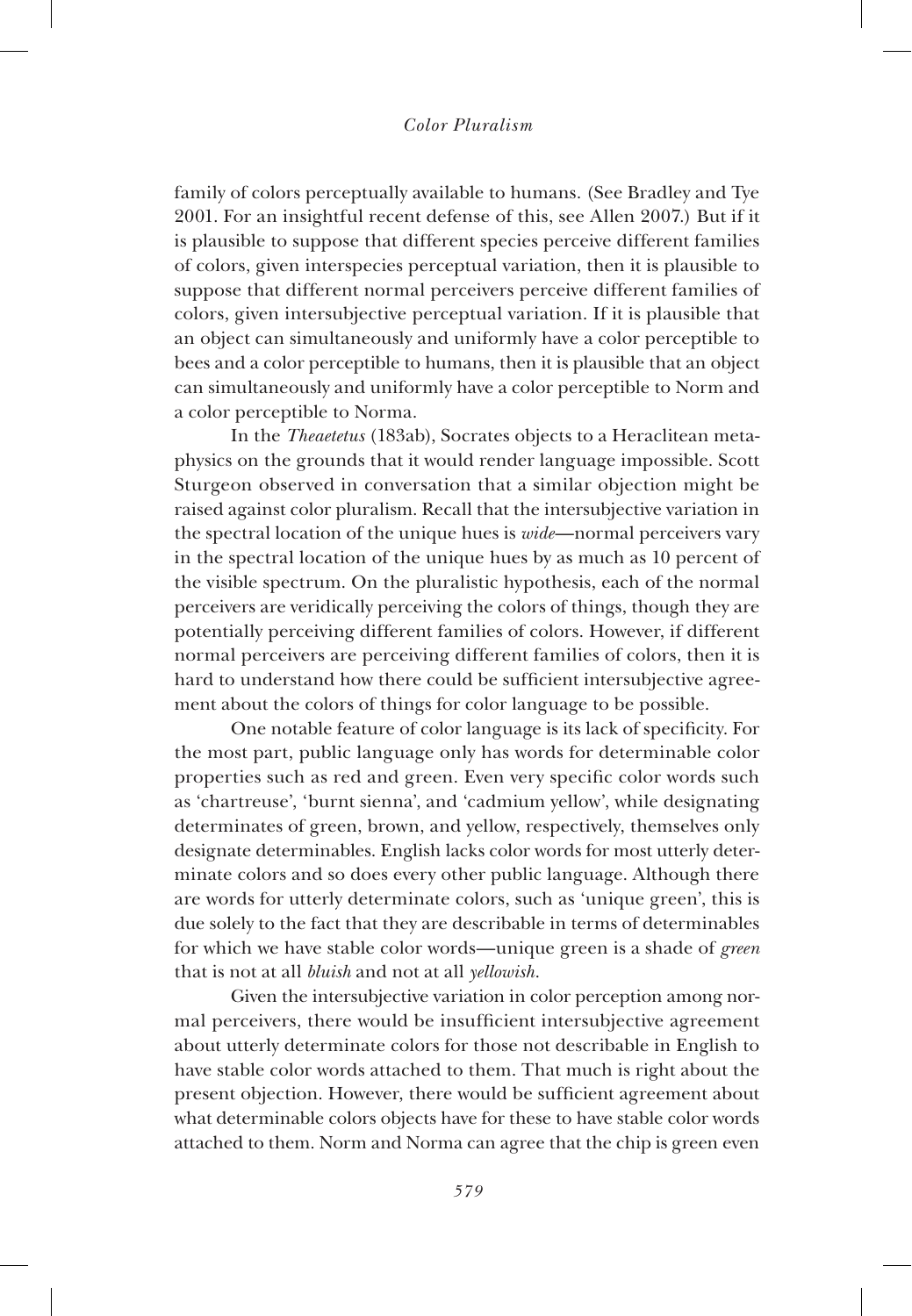if they cannot agree that that the chip is unique green. Byrne and Hilbert (2004) offer a useful analogy. (I should note that Byrne and Hilbert are not color pluralists: in response to the location problem, they plausibly deny the premise that it is arbitrary to suppose that one and not the other of the appearances is illusory.) Byrne and Hilbert imagine a community of intelligent thermometers that are imperfectly calibrated. Thus while one thermometer may register the temperature as 71 degrees, another may register the temperature as 69, and another as 68. There would be insufficient intersubjective agreement for them to attach temperature words to determinate degrees, but there would be sufficient intersubjective agreement for the community to develop words for hot and cold, warm and cool. Similarly, there is insufficient intersubjective agreement for English-speaking human perceivers to attach color words to utterly determinate colors not describable in English, but there is sufficient intersubjective agreement for the community to develop words for 'red' and 'green', 'chartreuse' and 'cadmium yellow'. So it would seem that color pluralism is compatible with the possibility of color language after all.

I have addressed only the Socratic, *in principle* objection—I have defended the claim that color pluralism and color language are compossible. Whether color pluralism is compatible with natural languages *as they actually are* is a further empirical matter that would depend on the degree of human perceptual variation corresponding in the right way to the degree of specificity that color words in natural language are capable of having.

It might be objected that the pluralist explanation of the veridicality of Norm's and Norma's color perceptions overgeneralizes. The pluralist explains the veridicality of their perceptions by attributing to the chip the colors required to render these perceptions veridical. However, if the color pluralist attributes to the chip whatever colors are required to render Norm's and Norma's perceptions veridical, what's to stop the color pluralist from attributing to objects whatever colors are required to render any perception veridical? It can seem as if color pluralism would render perceptual error impossible.

This difficulty is not unique to color pluralism. The color relativist faces a similar difficulty. If man is the measure of the colors of things, then it can be hard to understand how a perceiver could be in error about the colors. Notice, however, that the problem arises in a more severe form for the color relativist. According to the Protagorean, there is a constitutive relation between the perception of an object's color and that color the relation between object, perceiver, and circumstances of perception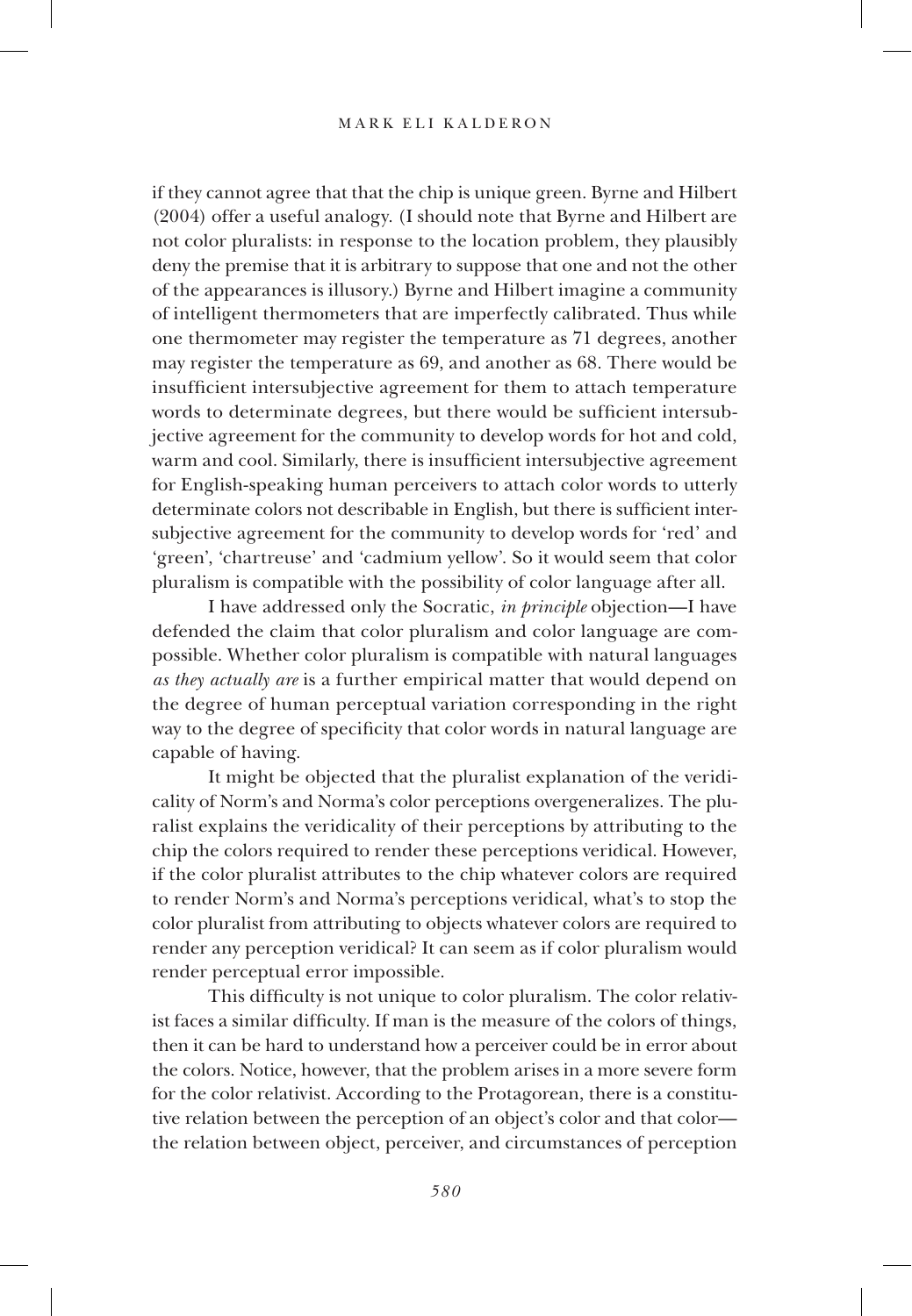*determines* the color of the perceived object. In contrast, according to the color pluralist, there is no such constitutive relation between the perception of an object's color and that color—the relation between object, perceiver, and circumstances of perception does not determine the color of the perceived object so much as it determines the perceptual availability of the color. As such, the possibility of perceptual error poses a more severe problem for the color relativist than it does for the color pluralist (though see Cohen 2007 for a relativist rejoinder).

The way that the partiality of perception motivates color pluralism provides a general reason for thinking that pluralism and perceptual error are compossible. The partiality of perception allows for the possibility that in perceiving an object to be one color, it might also be another color. The partiality of perception also allows for the possibility that some circumstances of perception are simply more conducive than others to perceive certain sensible qualities and, hence, the possibility that perceivers are in error about the sensible qualities that they perceive in such circumstances. Since the partiality of perception is a coherent alternative that allows both for the possibility of color pluralism and the possibility of systematic perceptual error, color pluralism and systematic perceptual error must themselves be compossible.

In response to the problem of conflicting appearances, color pluralism attributes to the perceived object the colors required to render each of the perceptions veridical. It does not follow that every perception is veridical. Color perception attributes to an object all the colors required to render *certain* perceptions veridical.

There is a potential challenge, however. To see this, consider a case of color misperception. It is easy to misperceive the chromatic hue of a surface under strongly colored illumination. Thus a green chip in red light can look black to a normal perceiver. But the pluralist needn't claim that the green chip is also black. Color pluralism doesn't entail that objects have every color they appear to have in every circumstance of perception. But the problem now is this. Any case of misperception can be transformed into a case of conflicting appearances. Norm sees the chip to be green in broad daylight and yet sees the chip to be black in red light. Whereas the location problem for the unique hues is an *inter*subjective case of conflicting appearances, the present case is an *intra*subjective case of conflicting appearances. Why accept the pluralist response for one and not the other of these cases of conflicting appearances? It can seem that unless there is an "independent method" (Hardin 2003, 199) for determining the colors of things, then, allowing for the possibility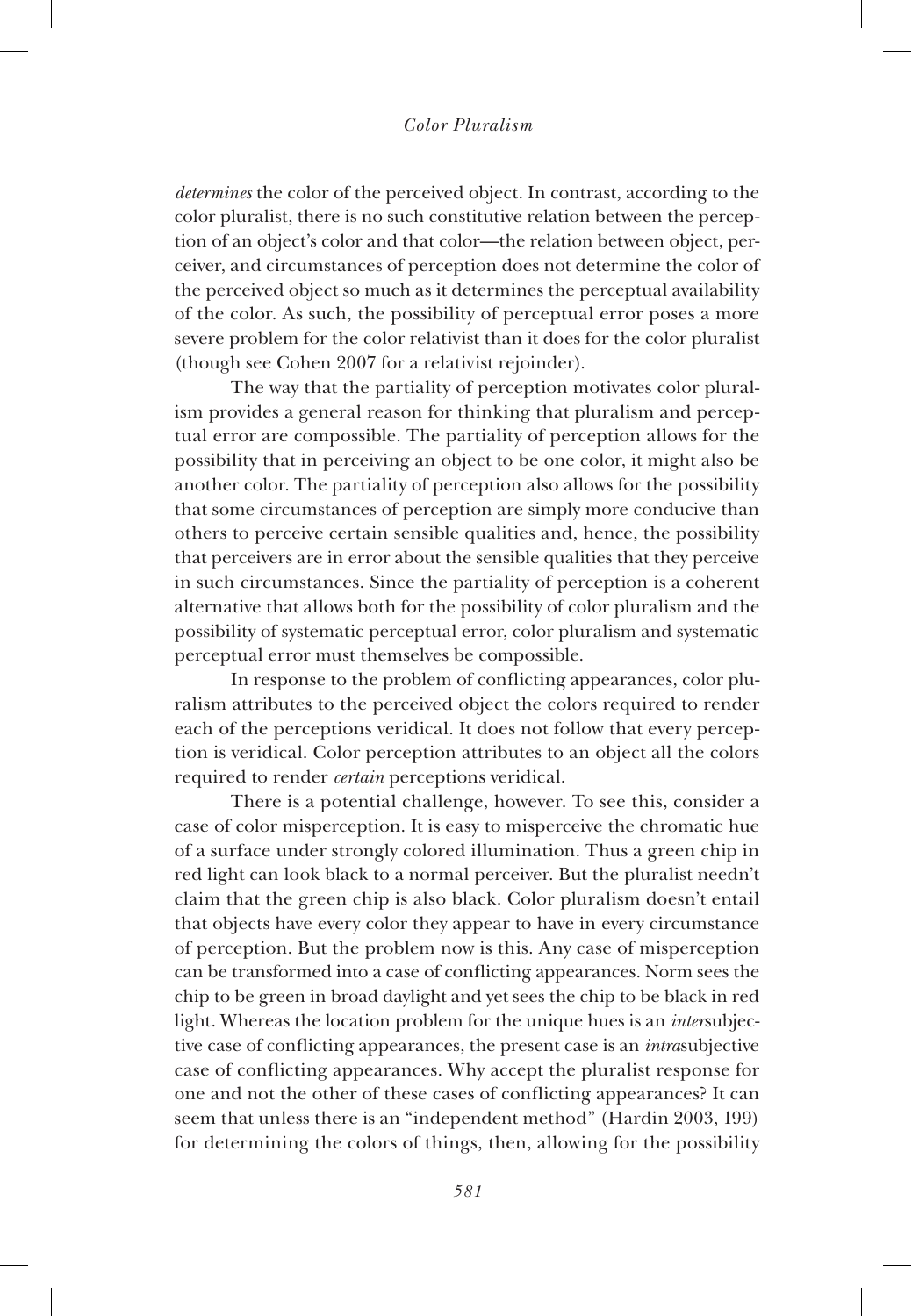of perceptual error requires the pluralist to make invidious distinctions between cases of perceptual variation.

I doubt whether there is an "independent method" for determining the colors of things (see Byrne and Hilbert 2004, for criticism). But this does not mean that the pluralist, in upholding *Veridicality* in some, but not all, cases of conflicting appearances, is making invidious distinctions. Consider the way color contrast effects give rise to intrasubjective perceptual variation. In polychromatic and nonuniformly lit threedimensional scenes, the chip appears unique green to Norm. However, if the chip is placed against a monochromatic and uniformly lit twodimensional background of the appropriate color, the chip can appear to be another color. Absent an "independent method" for determining the color of the chip, it can seem that there is no good answer to the question which perception is veridical. (Cohen 2005 and McLaughlin 2003 argue for color relativism on these grounds.)

Suppose that colors are ways of affecting light. If colors are ways of affecting light, then polychromatic and nonuniformly lit three-dimensional scenes are more conducive to determining the color of a surface than a monochromatic and uniformly lit two-dimensional background. Why? Colors are qualities determined by dispositions to affect light, specifically, in the case of surface color, they are anthropocentrically determined reflectance types, classes of reflectances whose structure reflects the structure of the visual system. However, the proximal visual stimulus cannot, by itself, determine distal reflectance properties. The proximal stimulus is a spectral power distribution that is itself the function of the reflectance and the illuminant. To determine the distal reflectance type from the proximate stimulus, the visual system needs to make assumptions about the nature and location of the illuminant. The visual system relies on spectral information from the general scene as evidence about the nature and location of the illuminant. The problem is that a monochromatic and uniformly lit two-dimensional background does not convey sufficient information about the illuminant to accurately determine the distal reflectance type. Perception of surface color is unreliable in those circumstances just as it is when it is sufficiently dark or when the illuminant is strongly colored. Most likely color perception is illusory in such circumstances, or if it is veridical, it is only accidentally so.

Notice that this explanation is an answer to the question "Which perception is veridical?" Notice, as well, that this explanation applies only to circumstances where the source of variation is color contrast effects. The explanation wouldn't carry over to the case where the varia-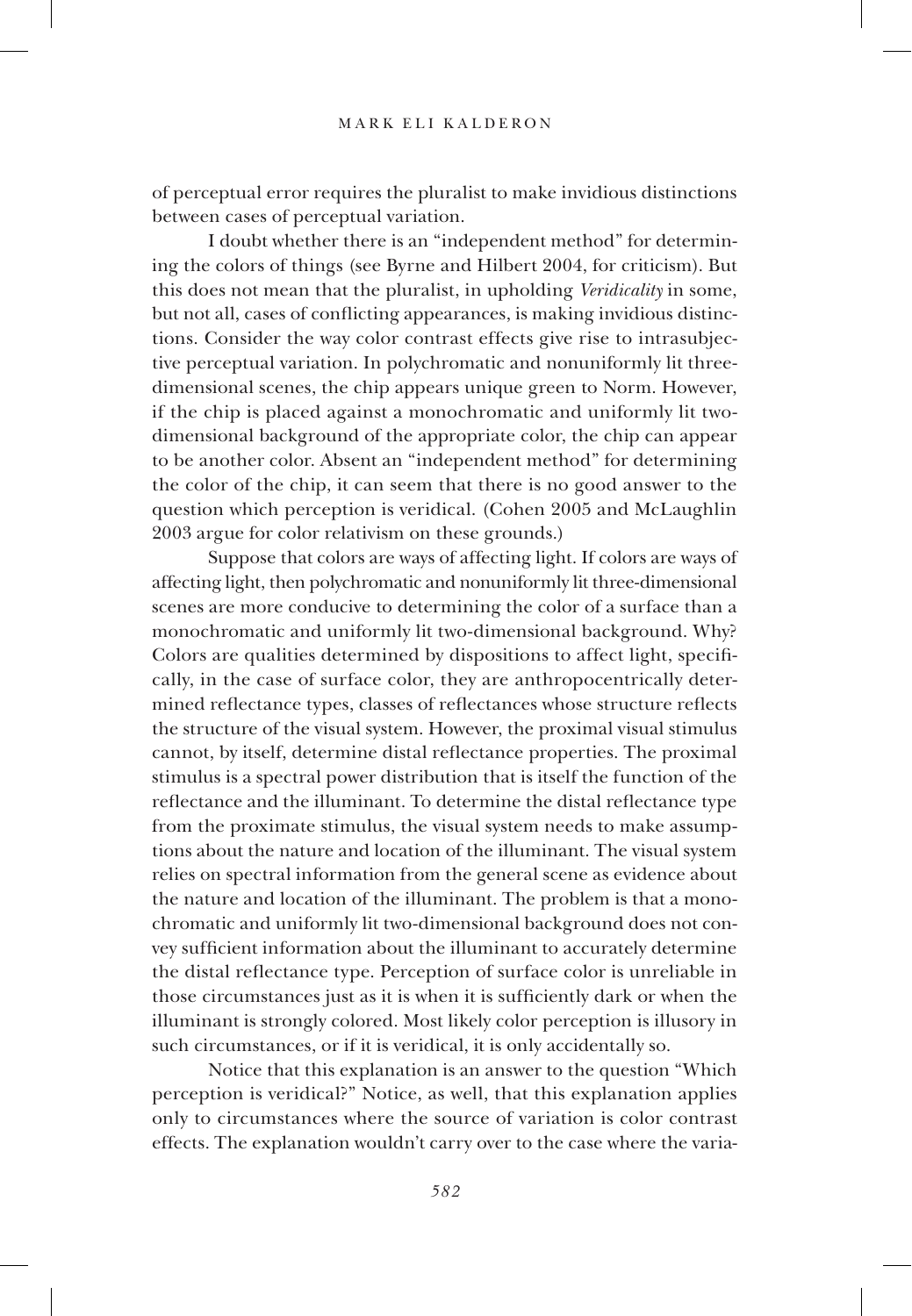tion is due to the different natures of the visual systems of distinct species of perceivers. It is the kind of local explanation that ought to be a satisfactory answer, if the evidence is adequate, to the question "Which perception is veridical?" Moreover it is an answer that does not rely on there being an independent method for determining the colors of things. Upholding *Veridicality* in some, but not all cases of conflicting appearances is not invidious if it is grounded in appropriate explanations of the local sources of perceptual variation.

I do not take myself to have established the pluralistic hypothesis. Indeed, color pluralism faces serious metaphysical challenges—as Sydney Shoemaker (2003) has recently argued (though see Kalderon 2007 for a defense). However, I hope to have said enough for color pluralism to be considered a serious metaphysical alternative to color relativism. Indeed, the availability of this alternative, Heraclitean, understanding of conflicting appearances undermines the case for color relativism.

Protagoreans resolve the paradox of conflicting appearances by denying *Incompatibility*. Corresponding to each perceiver is a family of colors potentially determined by that perceiver in relation with the object and circumstances of perception. While exclusion relations hold within these families, relative colors from distinct families are compatible with one another. Thus an object can be unique green for Norm and yellowish green for Norma all over at the same time.

Notice that it is the claim that the perceived colors are from distinct families that resolves the paradox. The perceived colors, unique green for Norm and yellowish green for Norma, are from distinct families of colors, and exclusion relations hold only within these families. That is why unique green for Norm and yellowish green for Norma are compatible qualities. But notice, as well, that while color relativism implies that Norm and Norma perceive colors from distinct families, the converse implication fails. From the fact that Norm and Norma perceive colors from distinct families, it does not follow that these qualities are relational. From the fact that Norm and Norma are perceiving colors from distinct families, it follows that they do not exclude one another, but nothing further follows about the nature of these qualities. This has a striking and bizarrely unnoticed consequence—that the alleged relational nature of the colors plays no role whatsoever in resolving the paradox.

Color pluralism is a metaphysically weaker hypothesis than color relativism since it involves fewer metaphysical commitments about the nature of colors—whereas color relativism entails that the colors are relational, color pluralism does not. It might seem, then, that color pluralism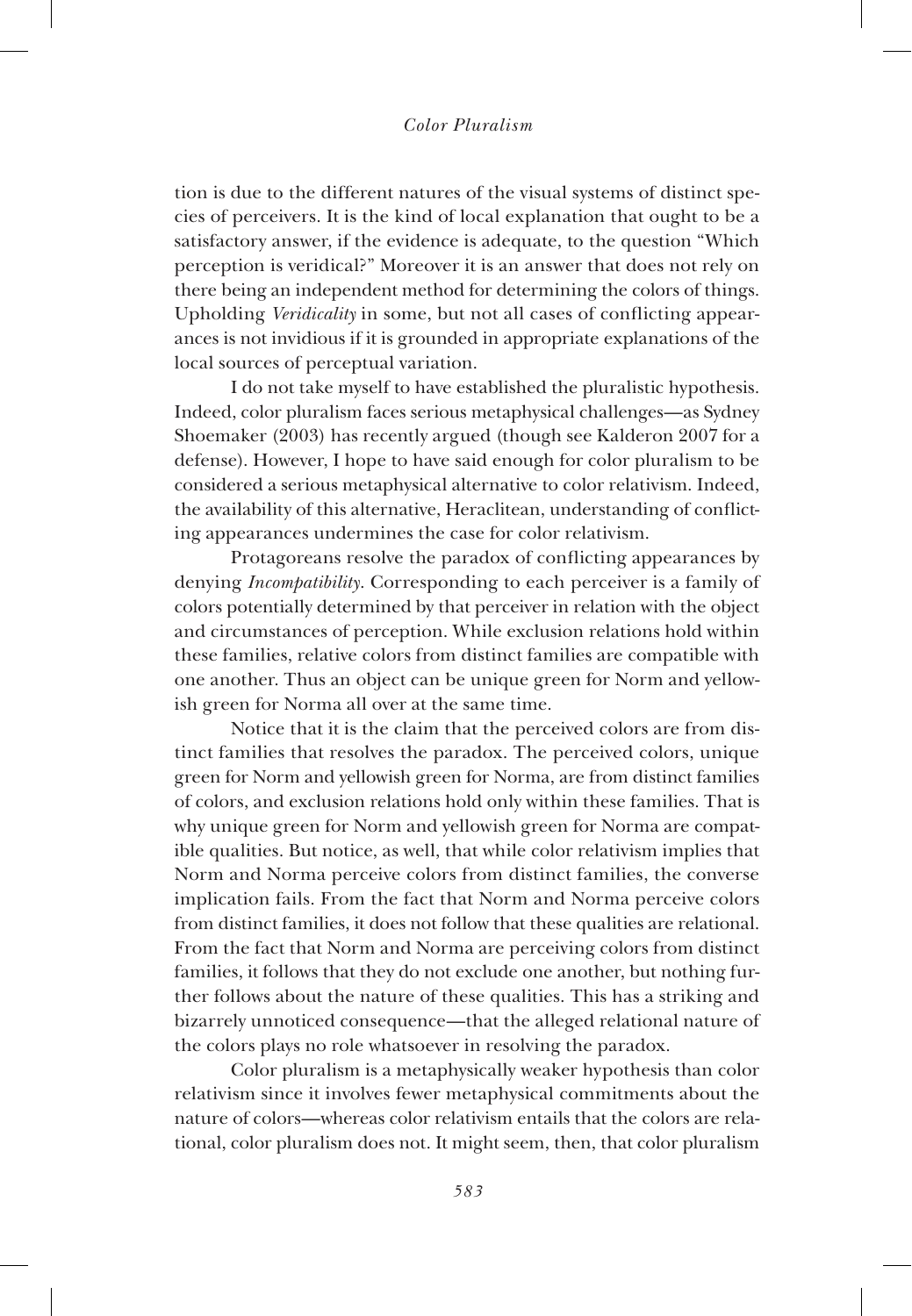is the simpler and, hence, better explanation of the veridicality of Norm's and Norma's perceptions, given the difference in their spectral location of the unique hues. This is a mistake, however. It is not that pluralism provides the simpler and, hence, better explanation than relativism since it involves fewer metaphysical commitments; rather, relativism provides *no explanation whatsoever*. It is the distinctness in family of the perceived qualities that resolves the paradox and not their alleged relational nature.

While color pluralism does not entail that the colors are relational qualities, neither does it entail that the colors are nonrelational. Color relativism is thus a *species* of color pluralism. It is because color relativism is a species of color pluralism that it can seem to explain the veridicality of Norm's and Norma's perceptions despite the difference in their spectral location of the unique hues. But again, it is the distinctness in family of the perceived qualities and not their alleged relational nature that is explanatory. Perhaps the colors are, after all, perceiver relative, but if they are, this must be established on grounds other than reflection on the location problem.

To sum up the argument so far, color pluralism is the best resolution of the location problem (and indeed any instance of the argument from conflicting appearances where it is plausible to retain *Veridicality*) consistent with our prephilosophical conception of the colors. What's required to resolve the location problem is that the chip be unique green, yellowish green, and bluish green all over at the same time—Harman's more radical thesis of red–green compatibility needn't be the case. Color pluralism may not be something that Hylas initially believes, but it is certainly consistent with his experience as he initially understands it to be. If perception is partial, as a Heraclitean epistemology would have it, then there might be more to the sensible qualities of an object than is determined by any given perception of Hylas's. Material objects may have the sensible qualities that Hylas perceives them to have, but they might have other sensible qualities as well. Color pluralism is, as it were, a *conservative extension* of the hypothesis that the world is as Hylas experiences it to be. The world may be as it appears to be; it is just that it is more than it appears as well.

# **6. A Clash of Modal Intuitions**

The location problem, and indeed any version of the argument from conflicting appearances, fails to establish a relativistic conclusion. So why the continuing allure of the argument from conflicting appearances for the descendants of Protagoras?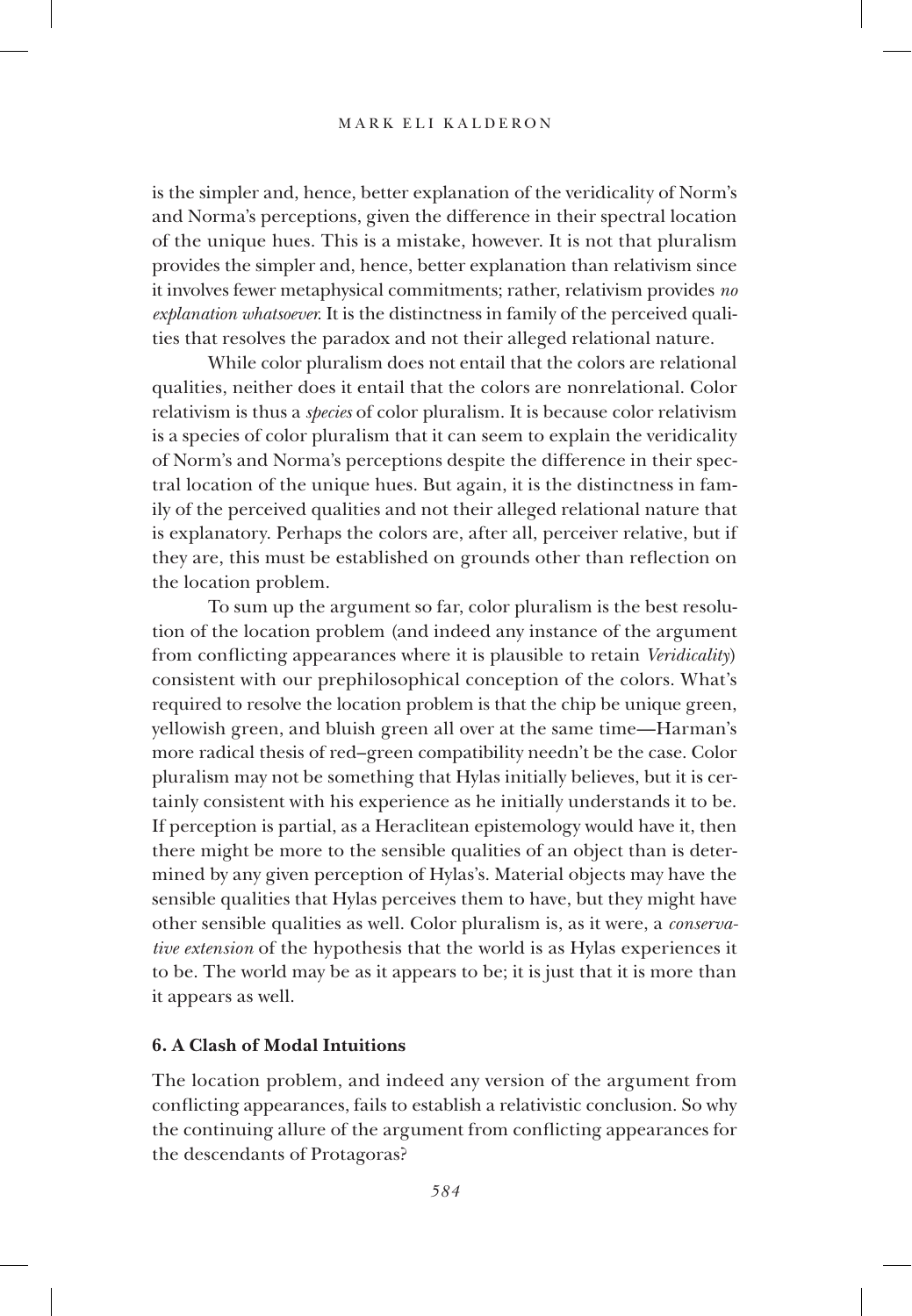The location problem, and arguments from conflicting appearances more generally, garner conviction less from the strength of these arguments than from the way they dramatize a clash of modal intuitions. (For a similar diagnosis of the inverted spectrum, see Hardin 2004, Shoemaker 2003, and Thau 2002. For an account of the inverted spectrum argument consistent with the argument of the present essay, see Hilbert and Kalderon 2000.) Specifically, the variation in perception suggests a dependency on the perceiver, and this makes it hard to conceive of the perceived colors as mind-independent qualities of material things. It is for this reason that intersubjective perceptual variation has been taken to support, not only Protagorean relativism, but Democritean eliminativism as well. Indeed, they represent the two ways to deny that objects have mind-independent sensible qualities: whereas the Protagorean denies that sensible qualities are mind-independent properties since they are perceiver relative and, hence, mind dependent, the Democritean denies that sensible qualities are mind-independent properties since they are not properties of objects at all. (It is this dependency on the subject that motivates the phenomenist response to the location problem as well.)

Let us get clearer about the dependency on the perceiver dramatized by the conflict of appearances.

The intersubjective variation in the spectral location of the unique hues suggests that the appearance of the unique hues depends on the nature of the visual system of the perceiver. The chip appears unique green to Norm and yellowish green to Norma given the different natures of their visual systems. Norm's visual system is so configured that the perceived chip in the circumstances of perception yields a unique-green appearance, whereas Norma's visual system is so configured that the same chip in the same circumstances yields a yellowish-green appearance.

The dependency on the visual system of the perceiver is further confirmed by the fact that there is nothing in the physical makeup of the chip that will allow us to know whether it will appear unique green or yellowish green to a given perceiver. There is nothing in the particular combination of wavelengths reflected by the chip, nor in the microphysical properties of the surface of the chip, that will determine whether the chip will appear unique green or yellowish green. What determines the appearance of unique green is the particular combination of wavelengths reflected, transmitted, or emitted by an object in conjunction with the nature of the visual system of the perceiver. Specifically, it is the opponent processing structure of the visual system that explains the perception of the unique hues. Postretinal outputs are recoded into three oppo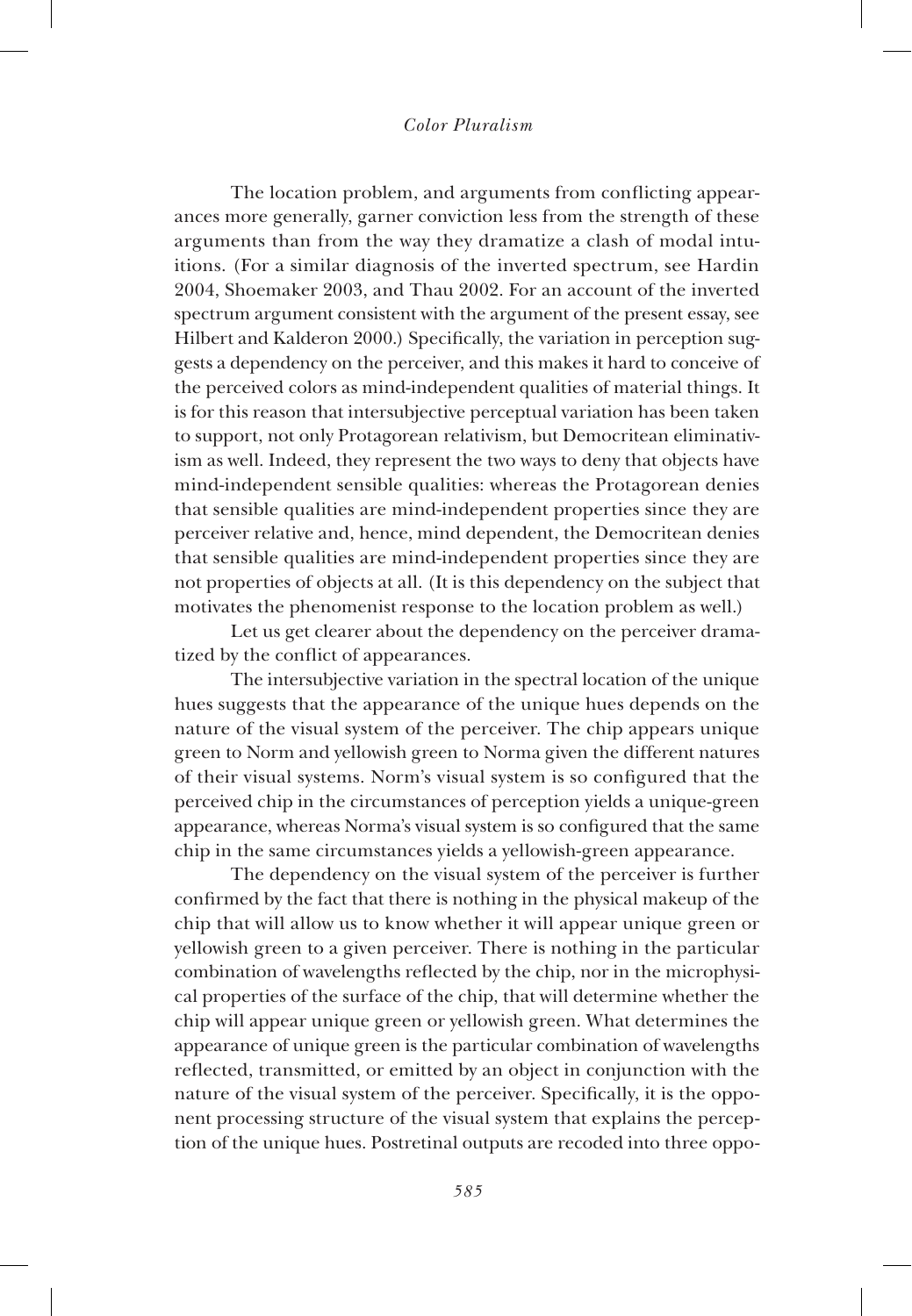nent channels—an achromatic channel and two chromatic channels. The chromatic channels include a red-green channel and a blue-yellow channel. The channels take positive, negative, or zero values. The redgreen channel's taking a positive value results in a reddish appearance, its taking a negative value results in a greenish appearance, and its taking a zero value results in an appearance that is neither reddish nor greenish. A unique-green appearance, an appearance of green that is not at all bluish and not at all yellowish, is the result of the red-green channel taking a negative value and the blue-yellow channel taking a zero value. (Or so goes the explanation from opponent processing theory. There are, however, reasons to doubt the theory and, hence, the explanation. Specifically, the inability to find the physiological implementation of opponent processing channels raises a real worry about this explanation. For the purposes of this essay, I will accept the explanation since it figures large in Hardin's arguments for color eliminativism.)

The appearance of the unique hues depends on the visual system of the perceiver, but how does that conflict with the unique hues' being mind-independent qualities? Notice, there is no direct contradiction here. Intersubjective variation in the spectral location of the unique hues reveals how the *appearance of unique green* depends on the visual system of the perceiver. This is not, however, directly inconsistent with the mind independence of *unique green*. If perception is partial, as a Heraclitean epistemology would have it, then there is no inconsistency. If perception is partial, then unique-green appearances would depend on the visual system of the perceiver in the sense that the perceptual availability of unique green would depend, in part, on the visual system of the perceiver. However, there is nothing contradictory, or otherwise internally incoherent, about the visual system of the perceiver partly determining the perceptual availability of mind-independent qualities. That a Heraclitean epistemology is at all a coherent alternative demonstrates that the appearance of unique green and unique green are at least conceptually distinct in the sense that an object can have a color that it does not appear to have. Since the appearance of unique green and unique green are conceptually distinct in this way, there is no direct entailment from the modal status of the former to the modal status of the latter. From the fact that the appearance of unique green depends on the visual system of the perceiver it does not follow that unique green itself depends on the visual system of the perceiver.

Given that the appearance of unique green and unique green are conceptually distinct, there is no direct contradiction between the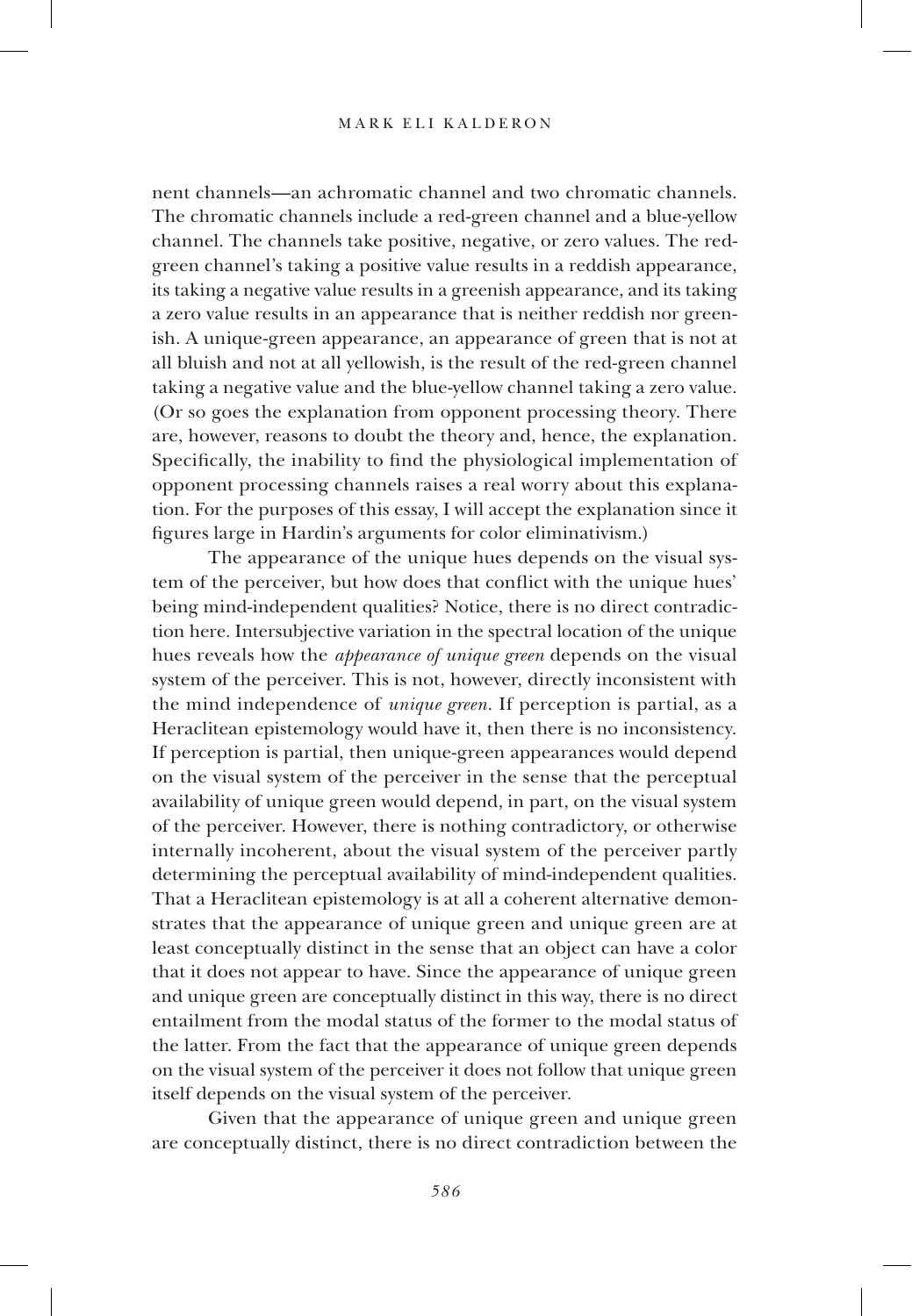appearance of unique green depending on the visual system of the perceiver and unique green's being a mind-independent quality. The sense that these claims are in tension must derive from some further assumption connecting the appearance of unique green and unique green.

One assumption that might generate the conflict is the claim that an appearance of unique green is a *manifestation* of unique green. When Norm perceives the chip, the chip is perceived to have a certain quality, unique green. When Norm perceives the chip, not only does he perceive the chip to be unique green, but he also perceives what unique green is like—unique green is perceived to be not at all bluish and not at all yellowish. The qualitative nature of unique green is manifest in Norm's perception of it. This is a substantive claim. Not all accounts maintain that the colors are manifest in our perception of them. Thus, for example, Descartes (1985 [1629–33], 6) held a quasi-linguistic conception of experience, where color sensations were the reliable effects of properties whose nature remains wholly unknown in color perception:

Now I see no reason which compels us to believe what it is in objects that gives rise to the sensation of light is any more like this sensation than the actions of a feather and a strap are like a tickling sensation and pain.

Similarly, the phenomenist, in denying that what it is like to perceive a color is a matter of what that color is like, denies as well that the qualitative nature of a color is manifest in our perception of it (see Block 1999).

Like the mind independence of the colors, that the colors are manifest in our perception of them is arguably a commitment we bring with us to philosophy. After all, it is implicit in our evaluative attitudes toward color perception—we value the way that the qualitative nature of the colors is manifest to us in our perception of them. One more piece of anecdotal evidence, given the importance of the present point. Hardin (1993) cites the following verse from the poem *Lamia* by John Keats (1884):

Do not all charms fly At the mere touch of cold philosophy There was an awful rainbow once in heaven: We know her woof, her texture: she is given In the dull catalogue of common things. Philosophy will clip an Angel's wings. Conquer all mysteries by rule and line, Empty the haunted air, and gnomed mine— Unweave a rainbow. (pt. 2, lines 229–37)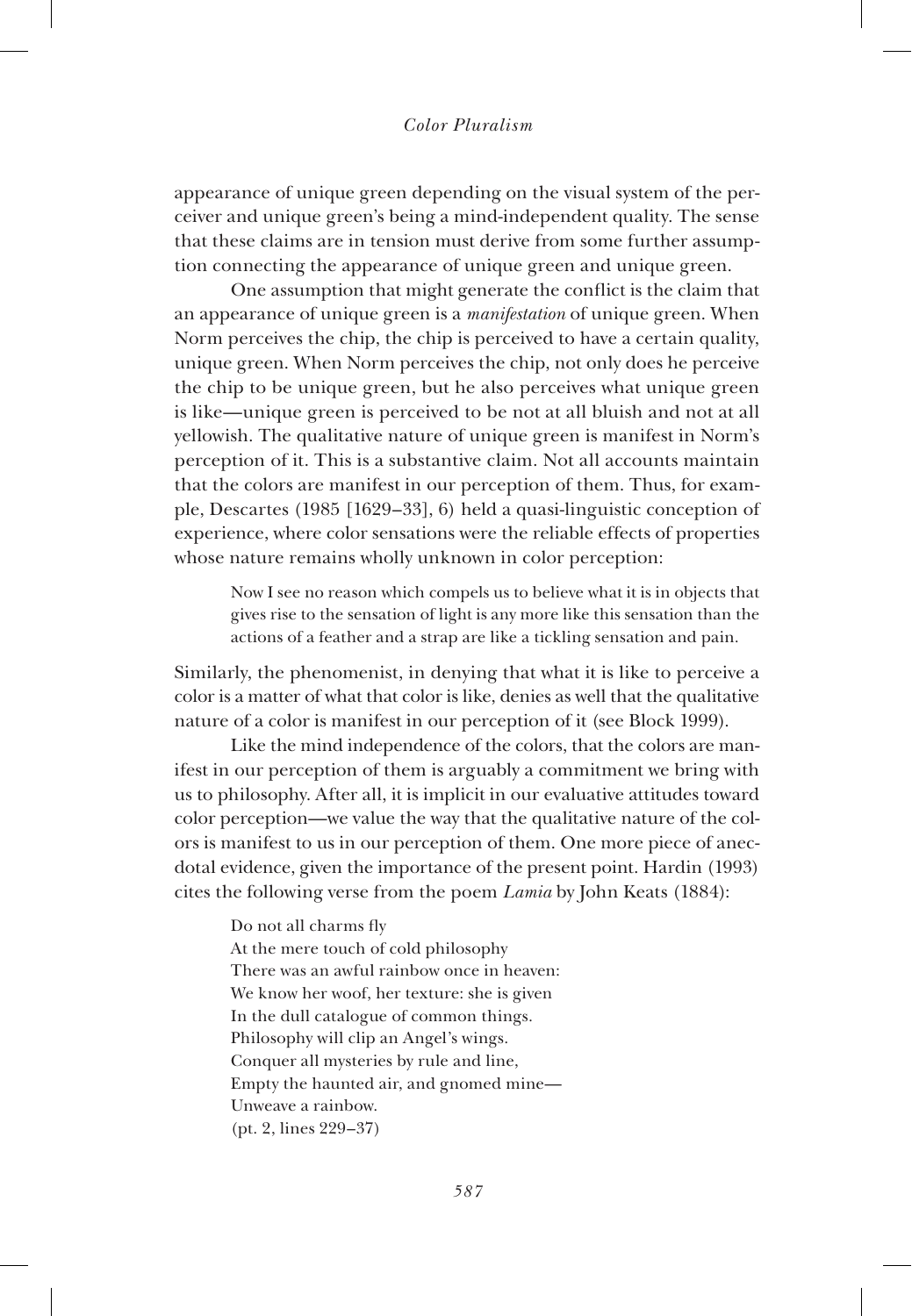Hardin is evidently delighted to see his own attempt to unweave the rainbow so poignantly described by a poet of Keats's stature—quite reasonably so. However, he fails to notice, or at least makes nothing of, the way his "cold philosophy" renders unintelligible our evaluative attitudes toward the perceived nature of the colors—the very subject matter of Keats's lament.

We can get clearer on manifestation by contrasting it with two related, if distinct, theses:

- 1. That sensible qualities are manifest in our perception of them is related to, though distinct from, the thesis that Johnston (1992) calls *revelation*. According to revelation, not only is the nature of a sensible quality manifest in our perception of it, but its nature is also *wholly* revealed—there is nothing more to the nature of a sensible quality than what is manifest in our perception of it. This is a stronger claim than manifestation, and one that is inconsistent with a Heraclitean epistemology since it excludes the possibility that the nature of a sensible quality is only *partly* revealed. (Indeed, Hilbert 1987, given his commitment to the partiality of perception, describes revelation as "the fallacy of total information.")
- 2. That sensible qualities are manifest in our perception of them is related, though distinct from, a thesis that G. E. Moore calls the *transparency* or *diaphanousness* of experience:

In general, that which makes a sensation of blue a mental fact seems to escape us: it seems, if I may use a metaphor, to be transparent—we look through it and see nothing but the blue. (Moore 1903, 37)

When we try to introspect the sensation of blue, all we can see is the blue: the other element is as it were diaphanous. (ibid., 41)

When attending to what it is like to undergo a visual experience, one attends to how things visually appear; and it would seem that what is manifest is the content of that experience the perceived object and the sensible qualities it appears to have. This is distinct from the claim that sensible qualities are manifest in our perception of them—transparency involves a claim about what is introspectable, whereas manifestation does not. However, if the nature of sensible qualities were manifest in our perception of them, then it is plausible that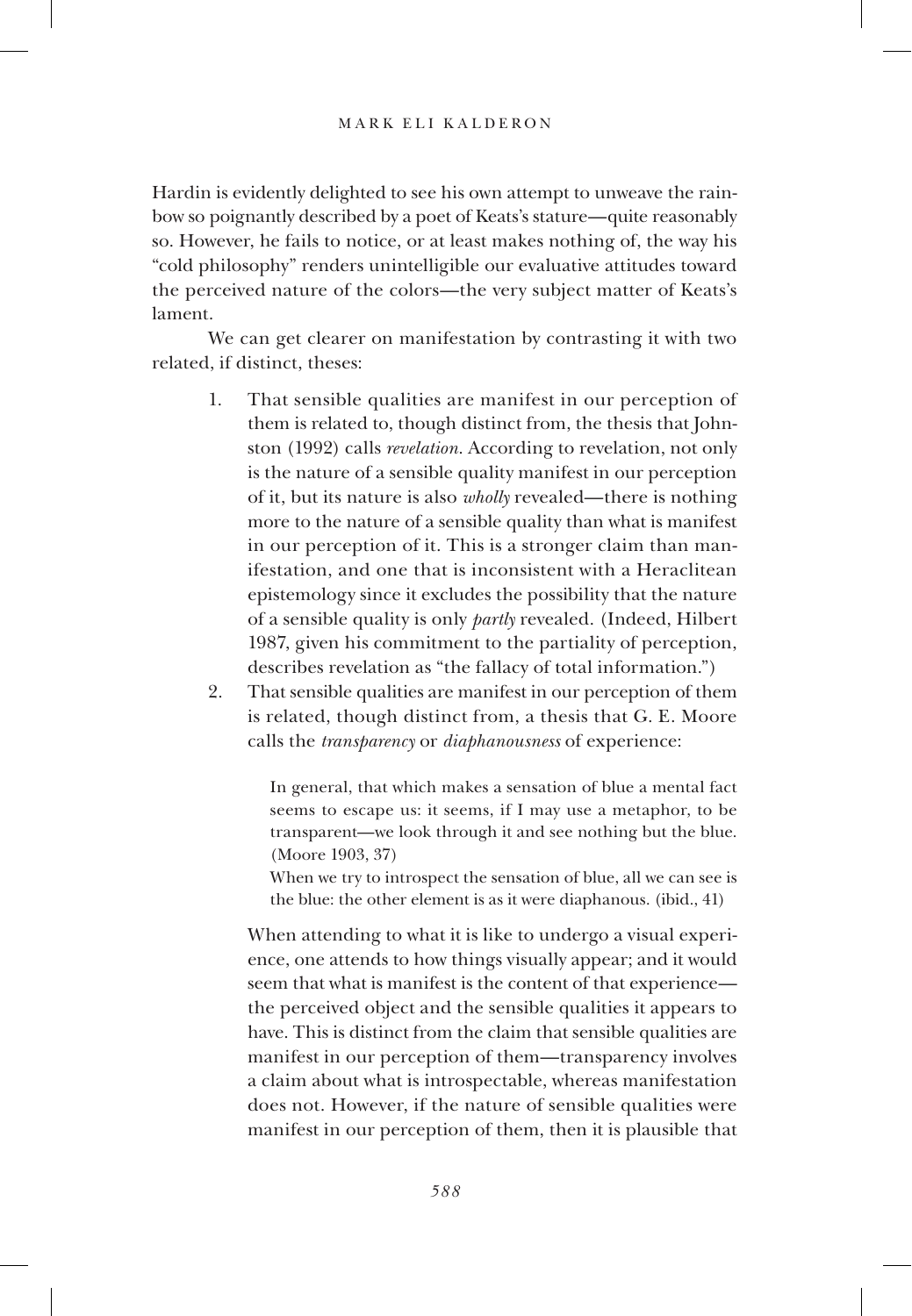they would be introspectively indistinguishable from their manifest appearance.

Suppose, then, that sensible qualities were manifest in our perception of them. Thus, in perceiving the chip to be unique green, Norm would also perceive what unique green is like—unique green would be perceived to be not at all bluish and not at all yellowish. However, if the appearance of unique green depends on the visual system of the perceiver, then it is hard to understand how it could be the manifestation of a *mind-independent* quality. It is hard to understand how, as Campbell (1997, 189) puts it, "the qualitative character of a colour-experience is inherited from the qualitative character of the colour."

The Protagorean accepts that the appearance of unique green is a manifestation of unique green. He accepts, as well, that the appearance of unique green depends on the visual system of the perceiver. Since it is hard to understand how the appearance of unique green could be the manifestation of a mind-independent quality, given its dependency on the perceiver, the Protagorean concludes that the appearance of unique green must be the manifestation of a mind-dependent quality—indeed, that it is the determination of the relation that obtains between object, perceiver, and circumstances of perception. It is this modal puzzle about how color appearances could be the manifestations of mind-independent qualities that primarily moves Protagoreans. On the basis of this puzzlement, they conclude that color appearances are the manifestation of mind-dependent qualities. The location problem, and arguments from conflicting appearances more generally, may fail to establish a relativistic conclusion, but it is not the cogency of these arguments that garners Protagorean conviction, but the modal puzzlement that they dramatize. It is not enough, then, to point out how the location problem fails to establish a relativistic conclusion. The modal puzzlement that moves the Protagorean must also be addressed.

That the colors are mind-dependent qualities is not a uniquely relativistic doctrine. Thus Paul Boghossian and David Velleman (1991) maintain that colors are qualities, not of material things, but of mental things. If colors are essentially qualities of mental things, then they are mind-dependent qualities, but they need not be relational for all that. Notice, however, that this subjectivist conception of the colors naturally leads to a Democritean eliminativism since perception would be systematically misattributing mental qualities to material things—color perception would involve a projective error. This is to be expected. As I observed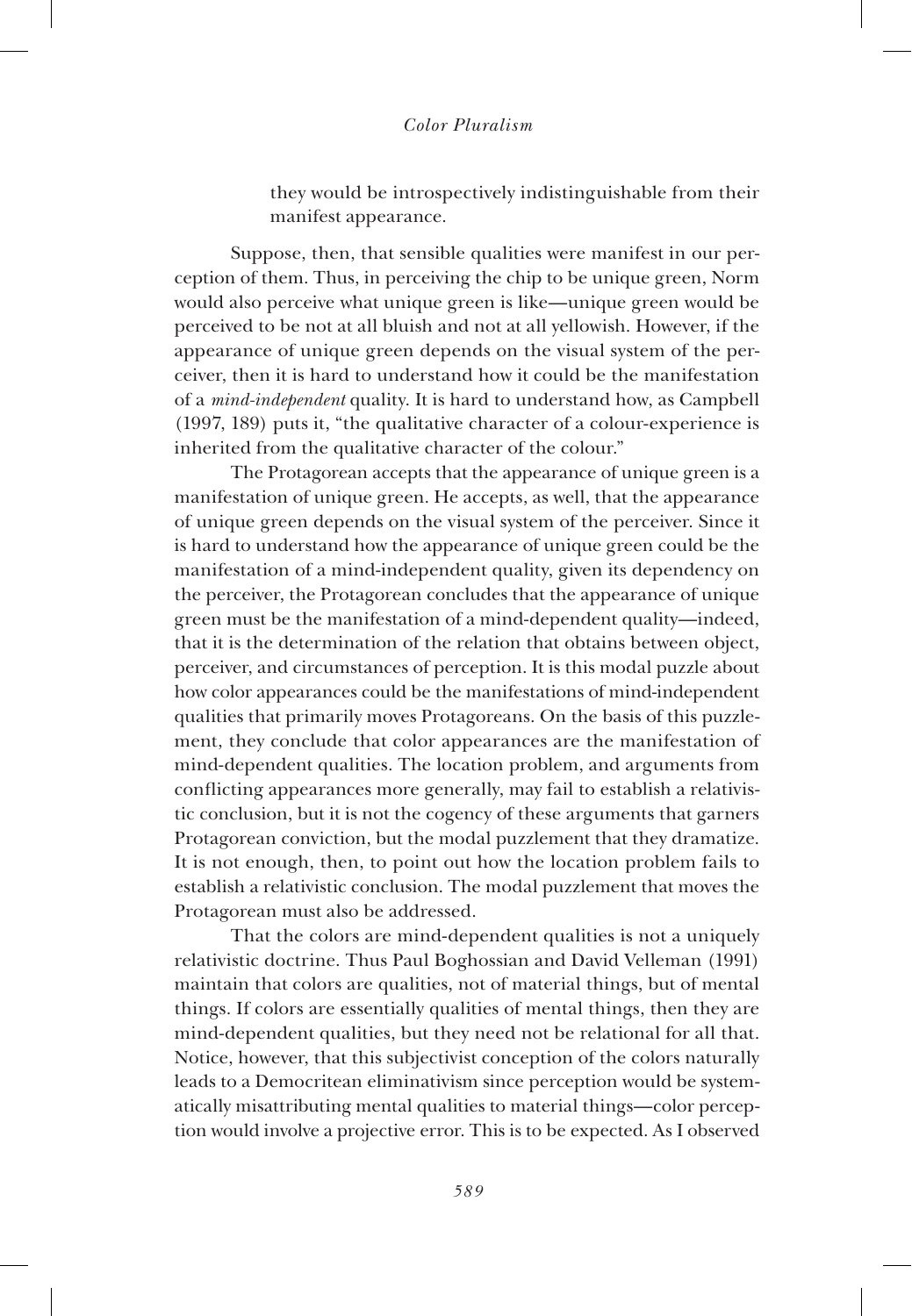earlier, Protagorean relativism and Democritean eliminativism represent the two ways to deny that colors are mind-independent qualities.

Earlier I complained that Hardin fails to distinguish the location problem for the unique hues from a distinct antiphysicalist argument. Specifically, Hardin (1993) objects that the unique–binary structure of the hues is essential to the hues and is not properly accounted for by any reflectance-based theory of colors. This is a distinct objection since it does not involve conflicting appearances the way the location problem does. The objection appeals to the conflict between the physical makeup of the chip and its appearance and not to a conflict between distinct appearances of the chip. We are now in a position to explain Hardin's failure to distinguish these objections. What primarily moves Hardin is a modal intuition—he is impressed by the way the color that an object appears to have depends on the visual system of the perceiver. Moreover, this modal intuition is dramatized both by the intersubjective variation in the spectral location of the unique hues and by the lack of a physical correlate to the unique–binary structure of the perceived hues. Hardin fails to distinguish these objections because it is unnecessary for him to do so—what primarily moves him is a modal intuition, dramatized by each, that generates a puzzle about the perceptual manifestation of mind-independent colors.

# **7. Selectionism**

How could the perceiver dependence of color appearances be reconciled with their being manifestations of mind-independent qualities?

If the dependency on the perceiver were a different dependency relation than the one involved in the relevant notion of mind independence, then there would be no contradiction here, not even indirectly: color appearances would depend, in one sense, on the visual system of the perceiver; while the colors would be independent, in another sense, of the visual system of the perceiver. If the sense in which the appearance of unique green depends on the visual system of the perceiver is different from the sense in which unique green is mind independent, then there may be no obstacle to the appearances of unique green being manifestations of mind-independent qualities.

In what follows, I will remain silent on how the relevant notion of mind-independence is to be understood. That notion is notoriously elusive and hard to substantively characterize (see Rosen 1994 for an instructive discussion of some of the difficulties). Rather, I will try to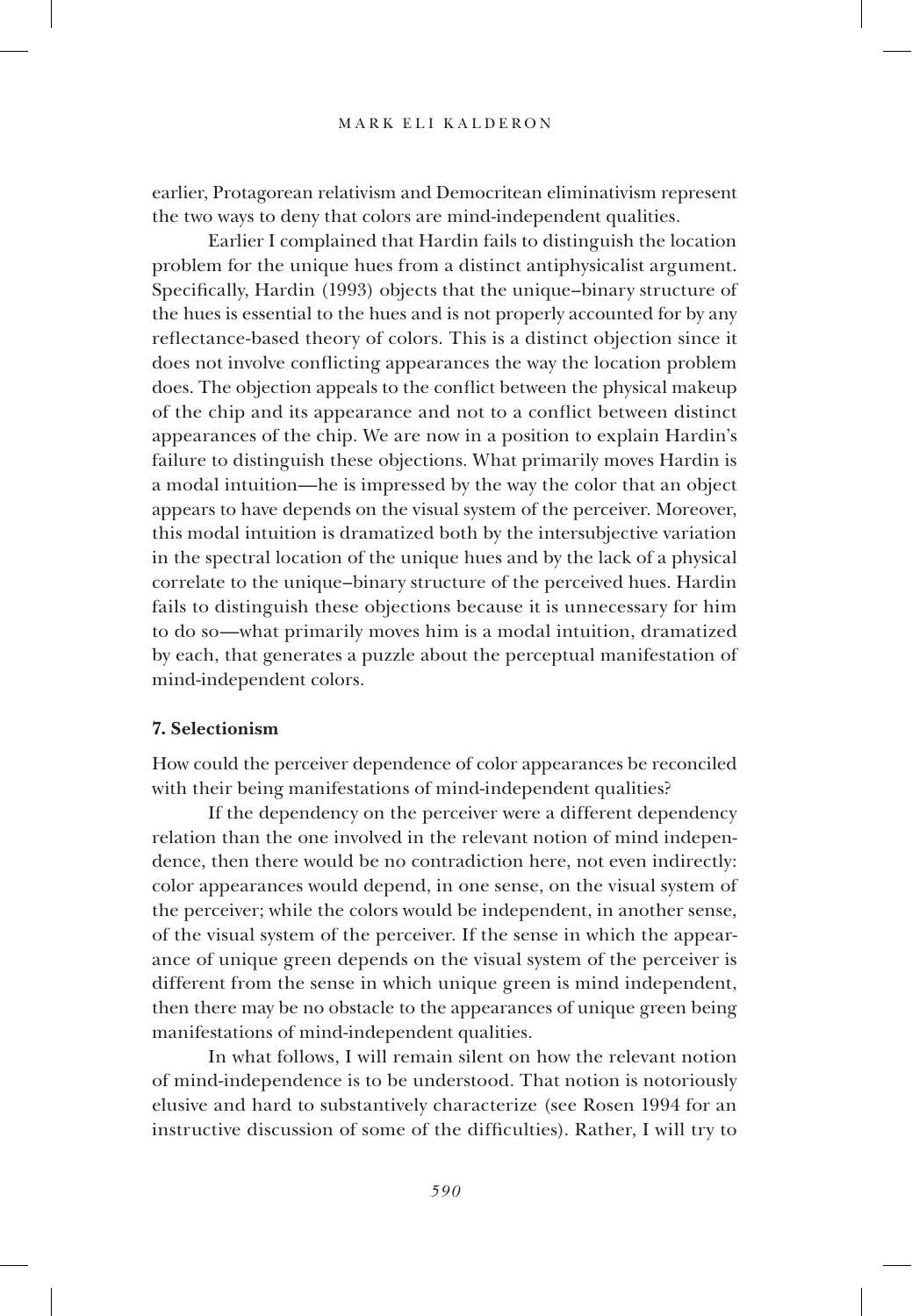say enough about that dependency relation for it to be obvious that it does not conflict with color appearances being manifestations of mindindependent sensible qualities.

Internal relations of similarity and difference among perceived colors can be represented by external relations of distance in a space, and an adequate representation requires a space of three dimensions one dimension each for hue, saturation, and brightness. (I use hue, saturation, and brightness merely to illustrate the dimensions of similarity found in a human color space. Nothing I say depends on hue, saturation, and brightness actually being the best way of characterizing our color space. Indeed, its inadequacies are clear. Where, for instance, in the three-dimensional color space is metallic green?) A complete, empirically adequate color space is an exhaustive representation of the similarities in hue, saturation, and brightness—all and only such similarities are represented by the structure of the color space. An adequate representation of the internal relations of similarity and difference suffice to represent the identity and distinctness of color properties, their exclusion relations, and their order of determination. Roughly speaking, perceptual discrimination can be understood as an approach to a limit, and thus the points can be understood as representing the limit to which repeated perceptual discriminations converge. So the identity and distinctness of particular perceived shades, understood as the limit to which repeated perceptual discriminations converge, can be represented by the identity and distinctness of points in the color space. Exclusion relations among perceived colors are represented by their occupying nonoverlapping regions of the space. Thus red excludes green because red and green are represented by nonoverlapping regions of the color space. The order of determination among perceived colors is similarly represented by mereological relations among regions of the color space. A particular shade of red is represented as a determinate of the determinable red by the particular shade's location being a proper part of the region associated with the more general property. Red and orange, though not specific shades, are represented by distinct regions of the color space. That they are codeterminates is represented by the fact that they are nonoverlapping parts of the broader region of the color space that represents the property of being reddish. A representation of the internal relations of similarity and difference suffice in this way to represent the identity and distinctness of color properties, their exclusion relations, and their order of determination.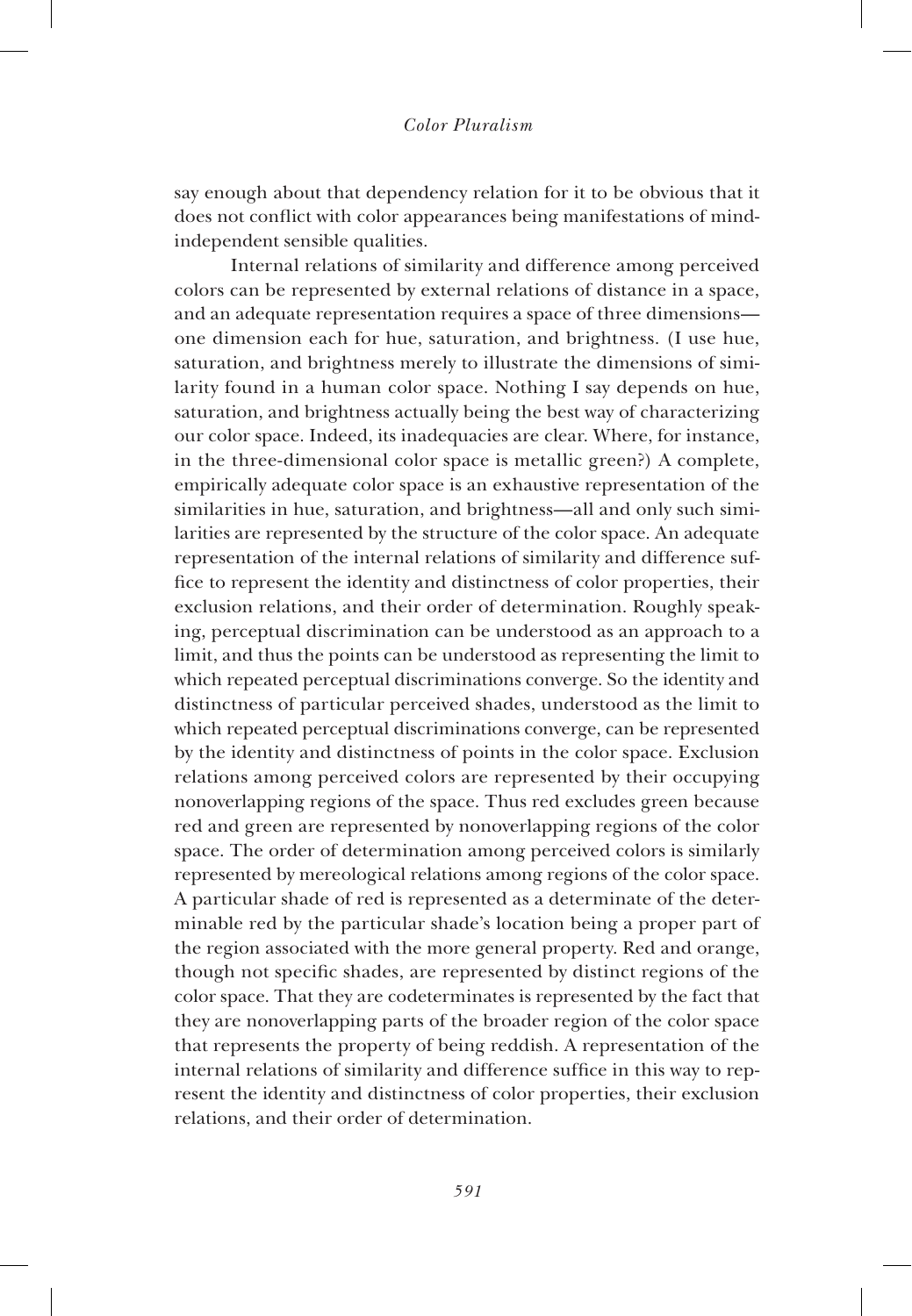The color space is determined by the nature of the visual system. We have at least seen how the unique–binary distinction depends on opponent processing. So how could this space represent the unity conditions of a family of mind-independent qualities?

There are a variety of relations, taken in extension, that obtain among pluralities of objects in the perceiver's environment. Some of these similarities will be more natural, some will be less. The visual system determines which of these relations are perceived as similarities in hue, saturation, and brightness. The familiar metaphors of *detection* and *projection* are inadequate. The visual system of the perceiver neither straightforwardly detects color similarities, nor does it project color similarities onto pluralities of objects in the perceiver's environment; rather, the visual system of the perceiver *selects* which of these relations are perceived as similarities in hue, saturation, and brightness. (See Hilbert and Kalderon's [2000] defense of this. See also Gibbard 1996; Kalderon 2007; and Shoemaker 2003.)

Shoemaker (2003, 259–60) sympathetically and insightfully characterizes selectionism as follows:

For any ordered set of properties we can define a similarity relation such that the degree of similarity of two properties in the set is determined by how close they are to each other in that ordering. Perhaps most of these should count only as relations of "quasi-similarity." But what determines which of these relations count as "real" or "genuine" similarity relations? A first step towards an answer is to say that such a relation is a genuine similarity relation if it makes properties similar to the extent that their instantiation bestows similar causal powers. But what sorts of causal powers are relevant will vary depending on our interests. In the case of sensible properties of things, the relevant powers include the powers to affect the experiences of perceivers; and in the case of the so-called "secondary qualities" these are close to being the only powers that are relevant. Powers to affect experiences will be grounded in powers to affect the physical states of perceptual systems. And given that a perceptual system realizes a repertoire of perceptual experiences standing in certain similarity relations, there is an obvious sense in which its physical nature determines what properties bestow the powers to produce in the possessor of the system experiences belonging to that repertoire, and what relations among these properties bestow similarities with respect to these powers. In this sense the nature of the perceptual system "selects" what properties are to count as sensible properties, and what relations among them are to count as similarities with respect to these properties.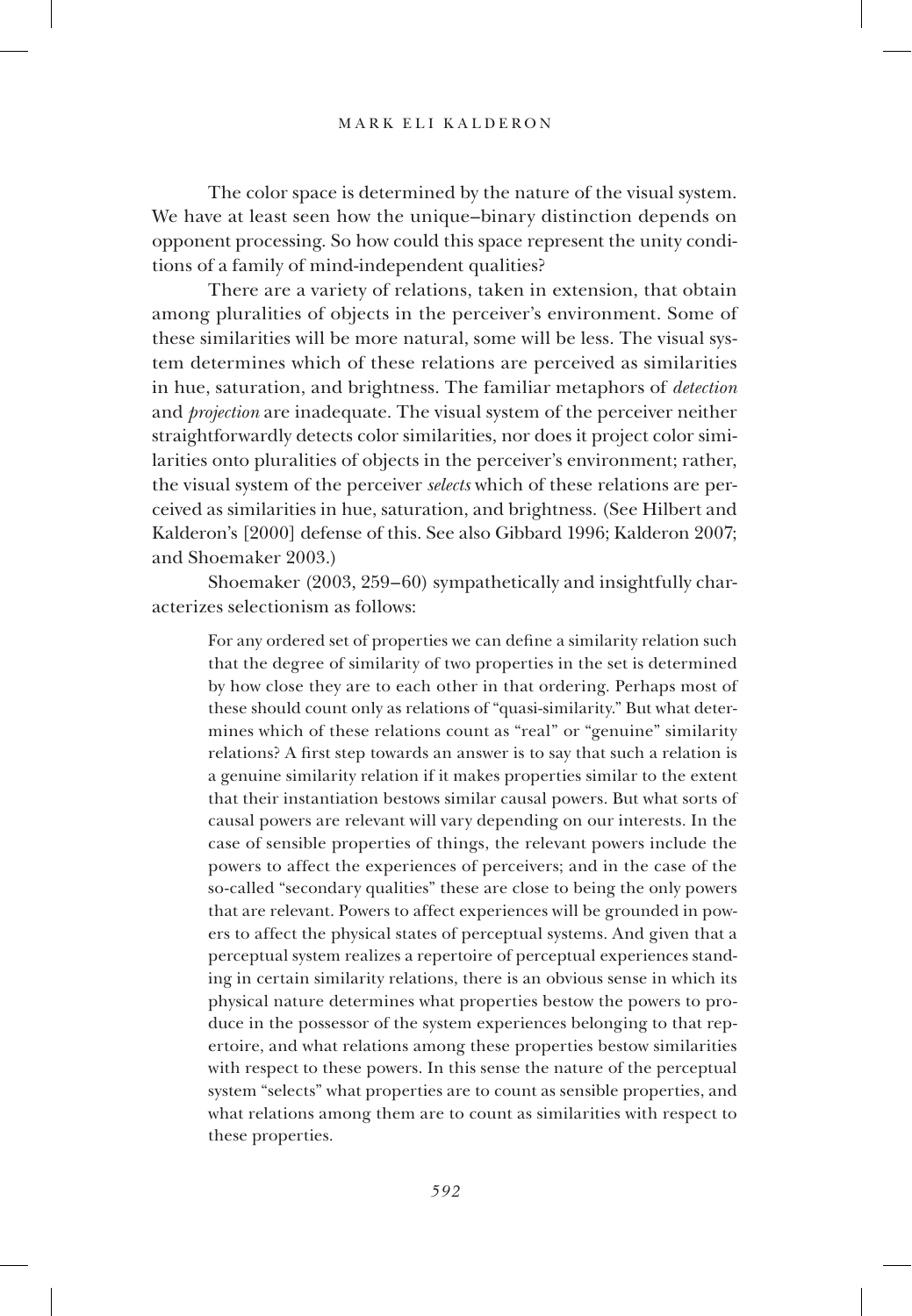The selective activity of the visual system of the perceiver is consistent with similarities in hue, saturation, and brightness supervening on mind-independent colors. In selecting which of the relations among pluralities of objects in the perceiver's environment are perceived as color similarities, the visual system does not *bring into being* these relations color similarities neither causally nor existentially depend on the visual system of the perceiver. Rather, the visual system selects which of these preexisting relations are perceptually available. H. H. Price (1932, 40) offers the following analogy:

If I am to select a bun from the counter my hand must be there to pick it up. If I move my hand to the left I pick up bun No. 1, if to the right, bun No. 2. But the bun which I do pick up is in no way dependent upon my hand for its existence, nor my hand upon the bun. Hand plus bun do not form an organic whole, and either could exist without the other. Still less can we say that the hand creates the bun.

The selective activity of the visual system does not determine color similarities; rather it determines the perceptual availability of these similarities and, hence, the perceptual availability of the colors. Of course, the selected relations and the colors they supervene on will reflect the nature of the visual system. Colors are thus anthropocentric in something like David Wiggins's (1987) and Hilbert's (1987) sense of the term, but being anthropocentric makes colors neither less real nor less mind-independent.

The selective activity of the visual system determines which color similarities and, hence, which colors are perceptually available to the perceiver. Given the nature of Norm's visual system, Norm's visual system selects certain relations as relations in color similarity and, hence, which colors are perceptually available to Norm. Given the nature of Norma's visual system, Norma's visual system selects certain relations as relations in color similarity and, hence, which colors are perceptually available to Norma. Since Norm's and Norma's visual systems select different relations as color similarities, different families of colors are perceptually available to Norm and Norma. This is no obstacle to Norm's and Norma's veridically perceiving the colors of things—Norm and Norma perceive different families of colors, and exclusion relations hold only within families of color properties.

The veridicality of Norm's and Norma's color appearances is not directly inconsistent with their being manifestations of mind-independent colors. Given the selective activity of the visual system, similarities in the perceiver's environment are perceptually available to some perceivers but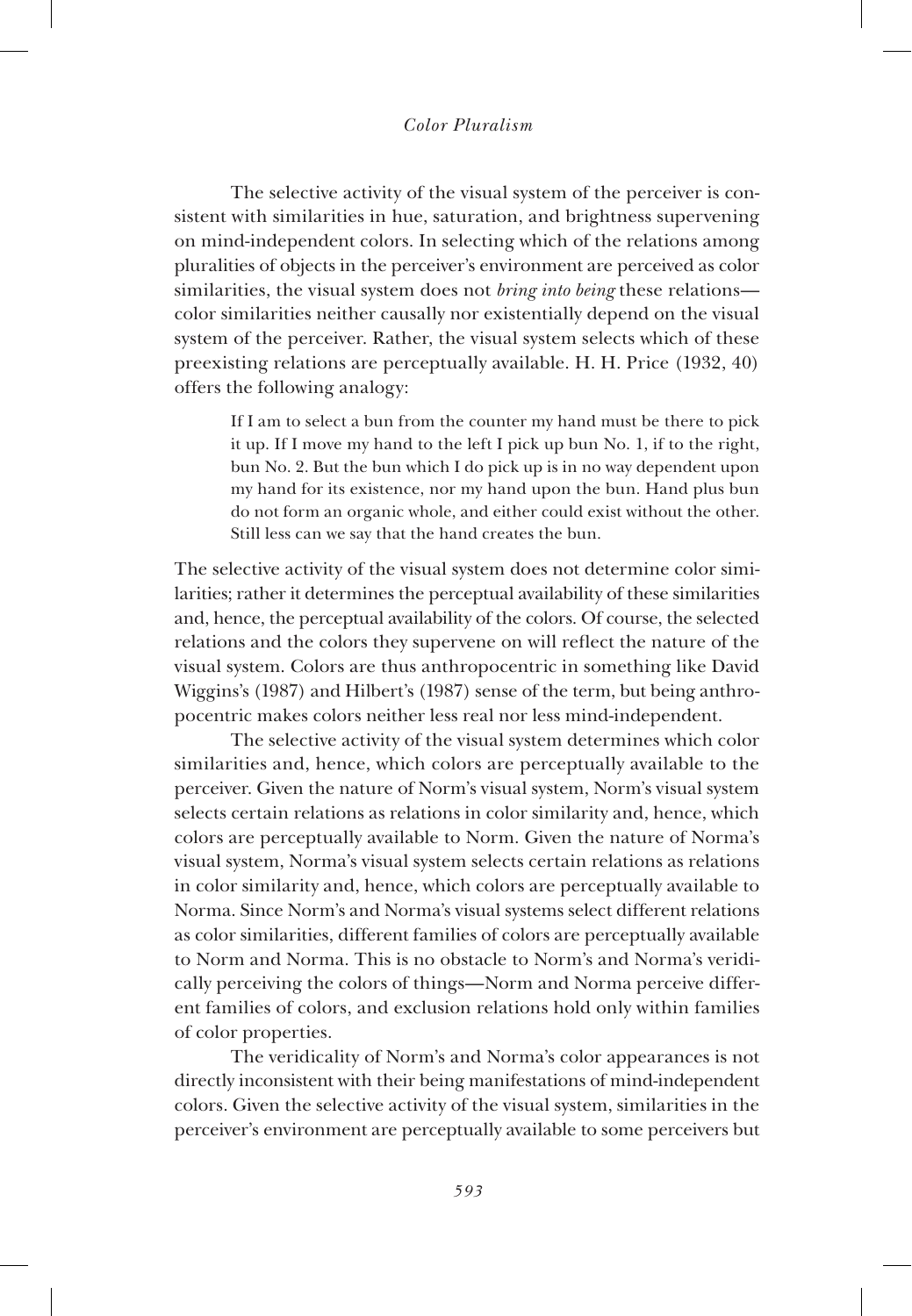not others. If selectionism is true, then perception is partial. However, if perception is partial, as a Heraclitean epistemology would have it, then color appearances would depend on the visual system of the perceiver in the sense that the perceptual availability of the colors would depend, in part, on the visual system of the perceiver. However, there is nothing contradictory, or otherwise internally incoherent, about the visual system of the perceiver partly determining the perceptual availability of mindindependent qualities. Hence, there is nothing contradictory, or otherwise internally incoherent, about color appearances being manifestations of mind-independent colors.

Color appearances would depend on the visual system of the perceiver in the sense that the visual system selects which relations among pluralities of objects in the perceiver's environment are perceived as color similarities and, hence, which family of colors is perceptually available. Nevertheless, colors could be independent, in another sense, of the visual system of the perceiver. The selected family of colors might not be very natural—though natural enough for their instances to be among the causal antecedents of color perception, the selected family of colors might be perceptually available only in certain circumstances of perception or to certain perceivers—but the colors could be mind-independent qualities of material objects for all that.

The possibility of color pluralism may undermine the explicit argument for color relativism, but it is the selective nature of color perception that addresses the modal puzzlement that motivates Protagorean relativism and Democritean eliminativism alike. Selectionism provides an interpretation of the dependency of color appearances on the visual system of the perceiver that is consistent with color appearances being manifestations of mind-independent qualities of material objects.

#### **8. Could the Mind-Body Problem Be an Illusion?**

The philosophical problem about the nature of the colors structurally parallels the philosophical problem about the nature of the mind understood as the "hard problem" of consciousness. This parallel moves Johnston (1996) to describe the philosophical problem about the nature of the colors as "the mind-body problem on the surfaces of things." The description is in one sense apt since it highlights the parallel, but it is in another sense inapt—the mind-body problem derives from a particular response to a problem about the colors and not the reverse.

First the parallel.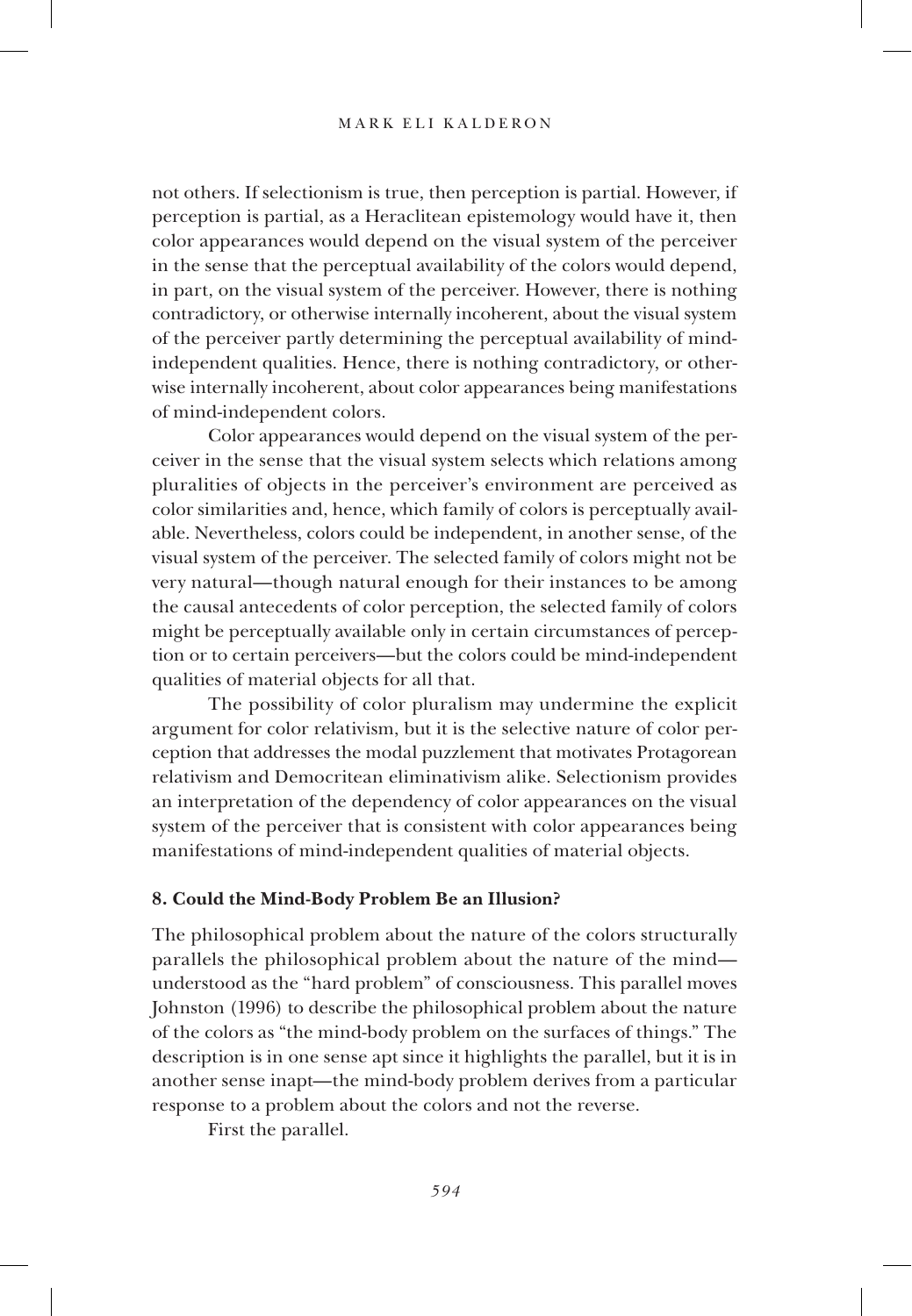The qualitative nature of the colors presents a problem since it can be hard to understand how the colors, given their qualitative nature, could be materially realized by surfaces, volumes, and radiant light sources. This is a special case of an ancient problem that Wilfrid Sellars (1963) describes as the problem of reconciling the manifest image of nature with its scientific image. The problem of the manifest animates the views of ancient thinkers such as Democritus, Heraclitus, and Protagoras, as well as modern thinkers such as Descartes, Galileo, and Locke. Thus, for example, Galileo, rightly impressed by the emerging natural philosophy to which he importantly contributed, came to believe that the material world could be exhaustively described in quantitative terms. But then it became hard to understand how the colors, given their qualitative nature, could be materially realized. On this basis, Galileo concluded that the colors must be the mental effects of material objects.

Similarly, the qualitative nature of consciousness presents a problem since it can be hard to understand how consciousness, given its qualitative nature, could be materially realized by our bodies. Wittgenstein (1958, 1:412) vividly describes this puzzlement as the "feeling of an unbridgeable gulf between consciousness and brain process" which occurs when I:

turn my attention in a particular way on to my consciousness, and astonished, say to myself: THIS is supposed to be produced by a process in the brain!—as it were clutching my forehead.

This "feeling of an unbridgeable gulf between consciousness and brain process" is what Joseph Levine (1983) has called *the explanatory gap*. Unlike the problem of the manifest, the explanatory gap is a peculiarly modern problem lacking ancient precedent. An explanation for why this should be so will emerge in sequel.

The problem of the manifest and the mind-body problem are structurally parallel. Furthermore, the arguments that dramatize these problems are close variants. Just as conflicting appearances can pose the problem of the manifest, so too can conflicting appearances pose the explanatory gap—think of the way that reflection on the inverted spectrum has been used to argue against behaviorism, functionalism, and physicalism. Moreover, just as the limitations of what could be known solely on the basis of our knowledge of the material world can pose the problem of the manifest, so too can these limitations pose the mind-body problem. We have seen how our knowledge of the physical makeup of the chip is insufficient to know whether or not the chip appears unique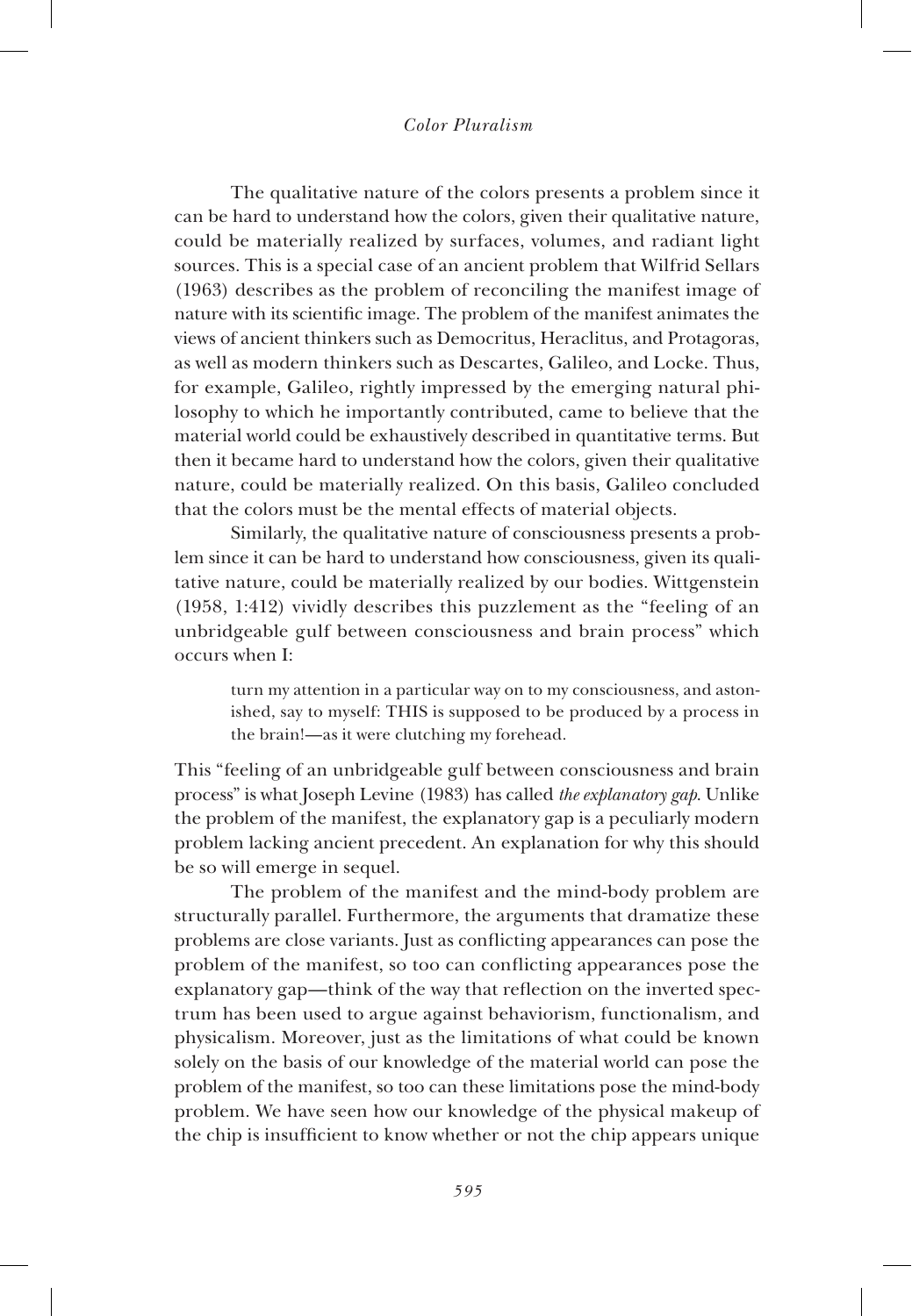green to Norm. Similarly, this knowledge, even augmented by knowledge of the physical makeup of Norm and the circumstances of perception, is insufficient to know what it is like for Norm to perceive unique green (see Jackson 1982).

It is odd that 'qualia' is now standardly used to designate qualitative properties of mental things. This was not always so, and the older usage persists at least into the mid-twentieth century. Thus, Nelson Goodman (1951) uses the term to designate qualitative properties full stop. On this older usage, it is a further, substantive claim that qualia are essentially properties of mental things. The shift in usage seems to have occurred some time in the seventeenth century. Thus, Walter Charleton (1654, 126), following Gassendi, in a vein that will subsequently become typical, writes:

By the *Quality* of any Concretion, we understand in the General, no more but that *kind of Apparence, or Representation, whereby the sense doth distinctly deprehend, or actually discern the same, in the capacity of its proper Object*. An *Apparence* we term it, because the *Quale* or *Suchness* of every sensible thing, receives its peculiar determination from the relation it holds to that sense, that peculiarly discerns it.

How did this shift come about? I speculate that it was the result of a particular response to the problem of the manifest of which Galileo's account in the *Assayer* is a model. (I do not mean to claim that the account in the *Assayer* initiates this tradition, only that it is a notable exemplar.) Having found no room for sensible qualities in a nature exhaustively described in quantitative terms, Galileo concludes that sensible qualities are mental effects of material objects. Shoemaker (2003) describes this kind of response to the problem of the manifest as the "kicking upstairs into the mind" of the qualitative nature we confront in color perception. "Kicking upstairs into the mind" need not take the form of Democritean eliminativism the way it does in the *Assayer*. Thus Locke understands the colors in terms of the mental effects of material objects—they are "powers" to produce ideas of these qualities. But secondary qualities, so conceived, are qualities that material objects can genuinely have, and so Locke is implausibly interpreted as a color eliminativist.

Suppose one accepts this kind of response to the problem of the manifest. Suppose, that is, that the qualitative nature we confront in color perception is "kicked upstairs into the mind." If one subsequently comes to regard the mind as part of nature and so materially realized, the old problem returns in a new form. After all, conflicting appearances pose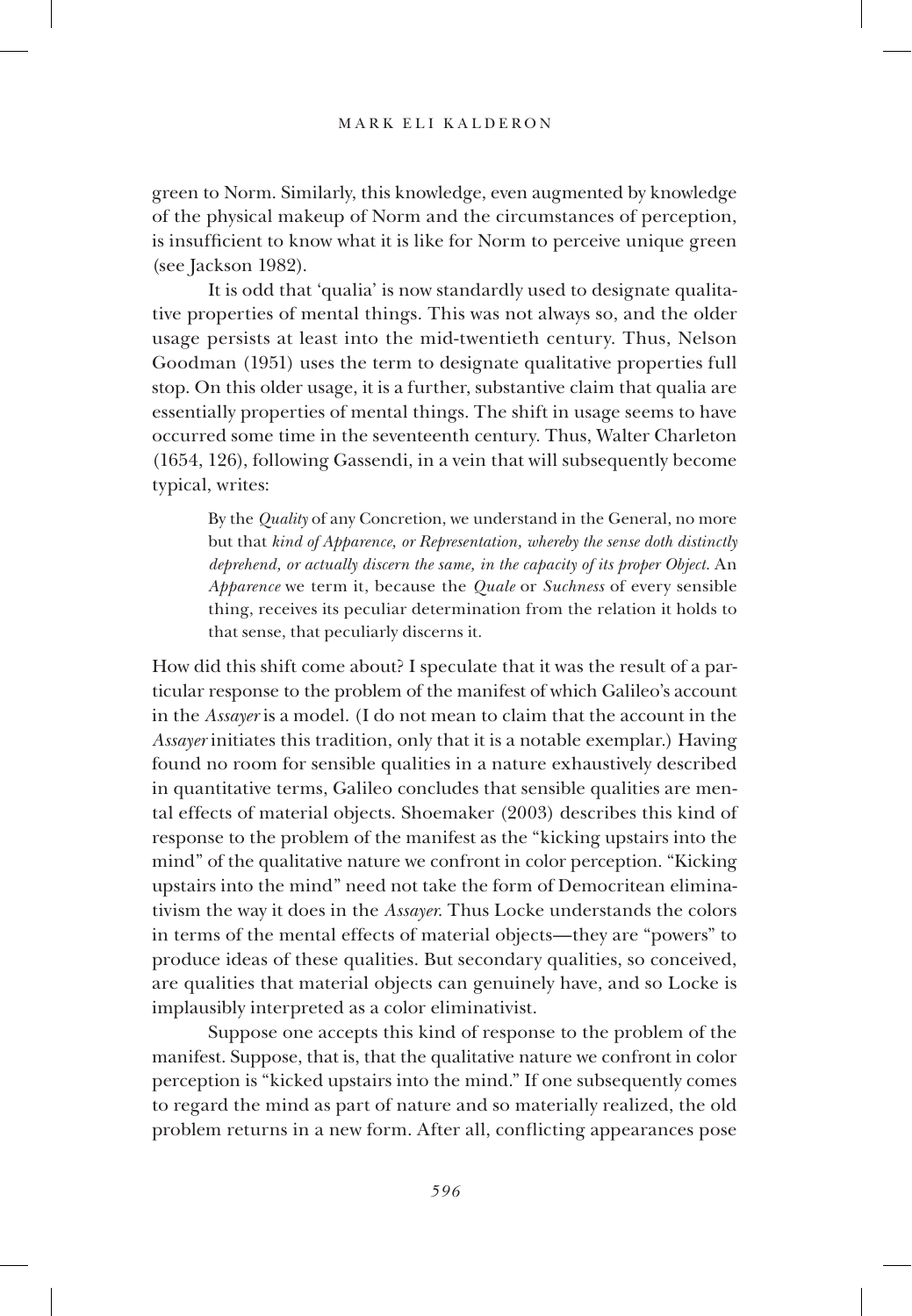not only the problem of the manifest but the explanatory gap as well. Indeed, Levine (1983, 356–57) explicitly appeals to conflicting appearances in presenting the explanatory gap:

Let's call the physical story for seeing red "R" and the physical story for seeing green "G". . . . When we consider the qualitative character of our visual experiences when looking at ripe Macintosh apples, as opposed to looking at ripe cucumbers, the difference is not explained by appeal to G and R. For R doesn't really explain why I have the one kind of qualitative experience—the kind I have when looking at Macintosh apples—and not the other. As evidence for this, note that it seems just as easy to imagine G as to imagine R underlying the qualitative experience that is in fact associated with R. The reverse, of course, also seems quite imaginable.

That the mind-body problem closely parallels the problem of the manifest in structure and argumentation is no accident—the mind-body problem derives from a particular response to that problem. One may well wonder whether any progress has been made.

However, the Galilean response to the problem of the manifest is not inexorable. There are alternatives to "kicking upstairs into the mind" the qualitative nature we confront in color perception. This essay has sketched one such alternative. Perhaps it can be sustained, perhaps not. The important point, however, is that if there are alternative responses to the problem of the manifest, then our understanding of the mind-body problem is transformed. From the perspective of any such alternative, it can only be understood as involving an *introjective error*—in posing the mind-body problem, at least in its present form, we systematically misattribute mind-independent qualities to mental things. In wondering how the perception of unique green, given its qualitative nature, could be materially realized by the visual system of the perceiver, one attributes to something mental, the conscious perception of unique green, the qualitative nature of a mind-independent color. It is no wonder that the mind-body problem is widely regarded as having no intellectually satisfying resolution—it could have none, if, as I suggest, it rests on an introjective error.

This is the sense in which Johnston's description is inapt—it obscures how the mind-body problem derives from a particular response to the problem of the manifest. It is less that the problem of the manifest is the mind-body problem transposed to perceived surfaces of material objects, than the mind-body problem is the problem of the manifest transposed to perceiving minds. (For a similar conclusion see Byrne 2006a, 2006b.)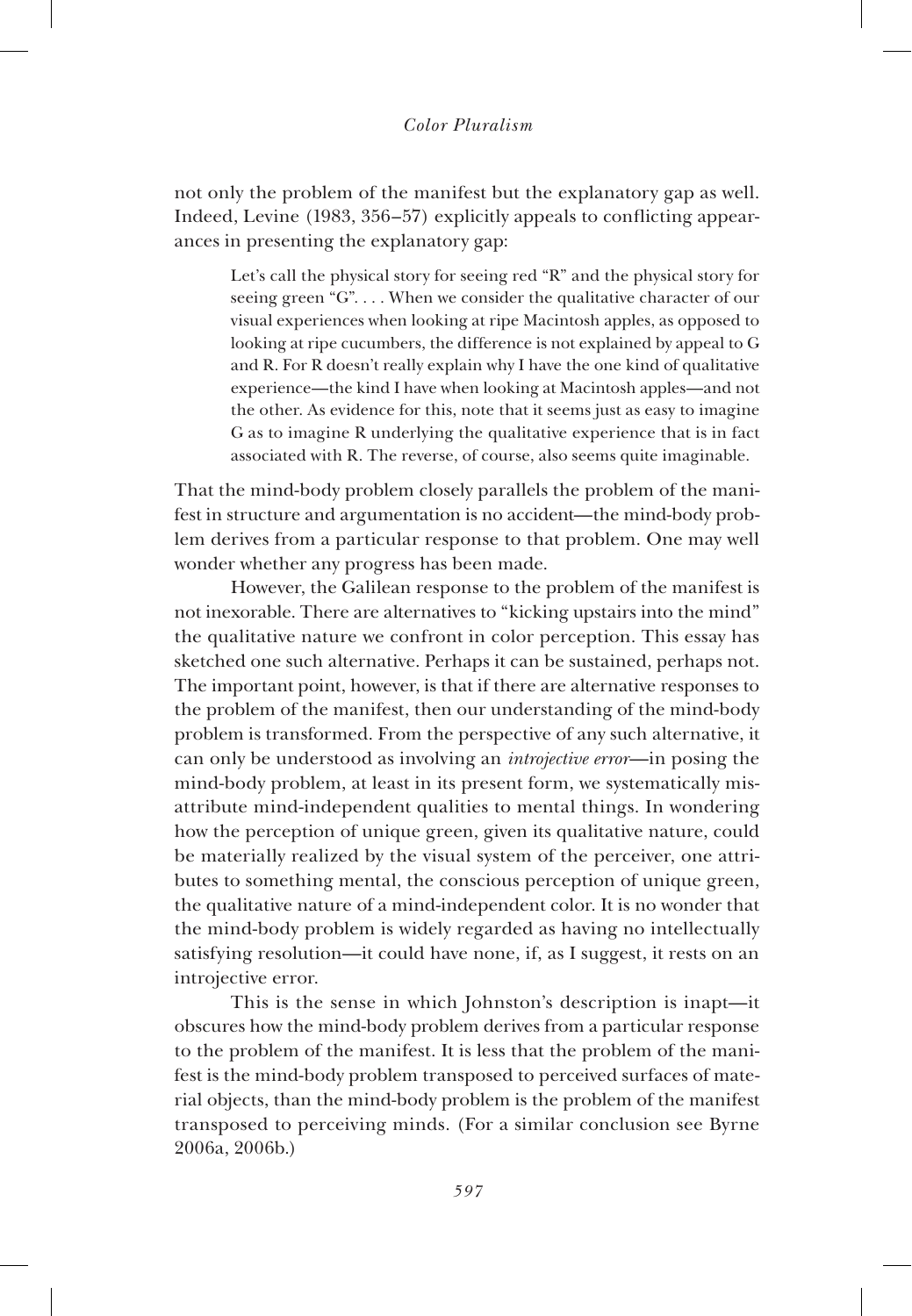From this perspective, as Shoemaker (1996, 248) has observed, Wittgenstein's puzzlement would have been better expressed as follows:

I look at a shiny red apple and say to myself "THIS is supposed to be a cloud of electrons, protons, etc. scattered through mostly empty space." And focusing on its color, I say "THIS is supposed to be a reflectance property of the surface of such a cloud of fundamental particles."

Similarly, Frank Jackson's knowledge argument would have been better expressed as a puzzle about color—when Mary leaves her black and white room, what Mary learns is not primarily what an experience of red is like but rather what red is like. Retold in these terms, the knowledge argument merely dramatizes the problem of the manifest. This is the general source of my misgivings about Block's phenomenism. Phenomenism is a philosophical position only intelligible in light of a particular response to the problem of the manifest that there are good grounds to reject.

If the claims of the present essay are correct, then perceptual attributions of color involve no *projective error*. However, the mind-body problem, as currently understood, may well involve an *introjective error*.

#### **References**

- Allen, Keith. 2007. "Inter-species Variation in Colour Perception." http:// myweb.tiscali.co.uk/keithallen/index\_files/allen\_inter\_species\_variation \_colour.pdf (accessed April 22, 2007).
- Berkeley, George. 1734. *Three Dialogues between Hylas and Philonous*. Oxford: Oxford University Press.
- Block, Ned. 1999. "Sexism, Racism, Ageism, and the Nature of Consciousness." In *Philosophical Topics*. Vol. 26, *The Philosophy of Sydney Shoemaker*, ed. Richard Moran, Jennifer Whiting, and Alan Sidelle. 39–70. Fayetteville, AR: University of Arkansas Press.
- Boghossian, Paul, and David Velleman. 1991. "Physicalist Theories of Color." *Philosophical Review* 100: 67–106.
- Bradley, Peter, and Michael Tye. 2001. "Of Colors, Kestrels, Caterpillars, and Leaves." *Journal of Philosophy* 98: 468–87.
- Broackes, Justin. 1997. "The Autonomy of Colour." In *Readings on Color*. Vol. 1, *The Philosophy of Color*, ed. Alex Byrne and David Hilbert, 191–225. Cambridge, MA: MIT Press.
- Burnyeat, Myles. 1979. "Conflicting Appearances." *Proceedings of the British Academy* 65: 69–111.
- Byrne, Alex. 2006a. "Color and the Mind-Body Problem." *Dialectica* 60: 223–44.
- ———. 2006b. "What Mind-Body Problem?" *Boston Review*, May–June, 27–30.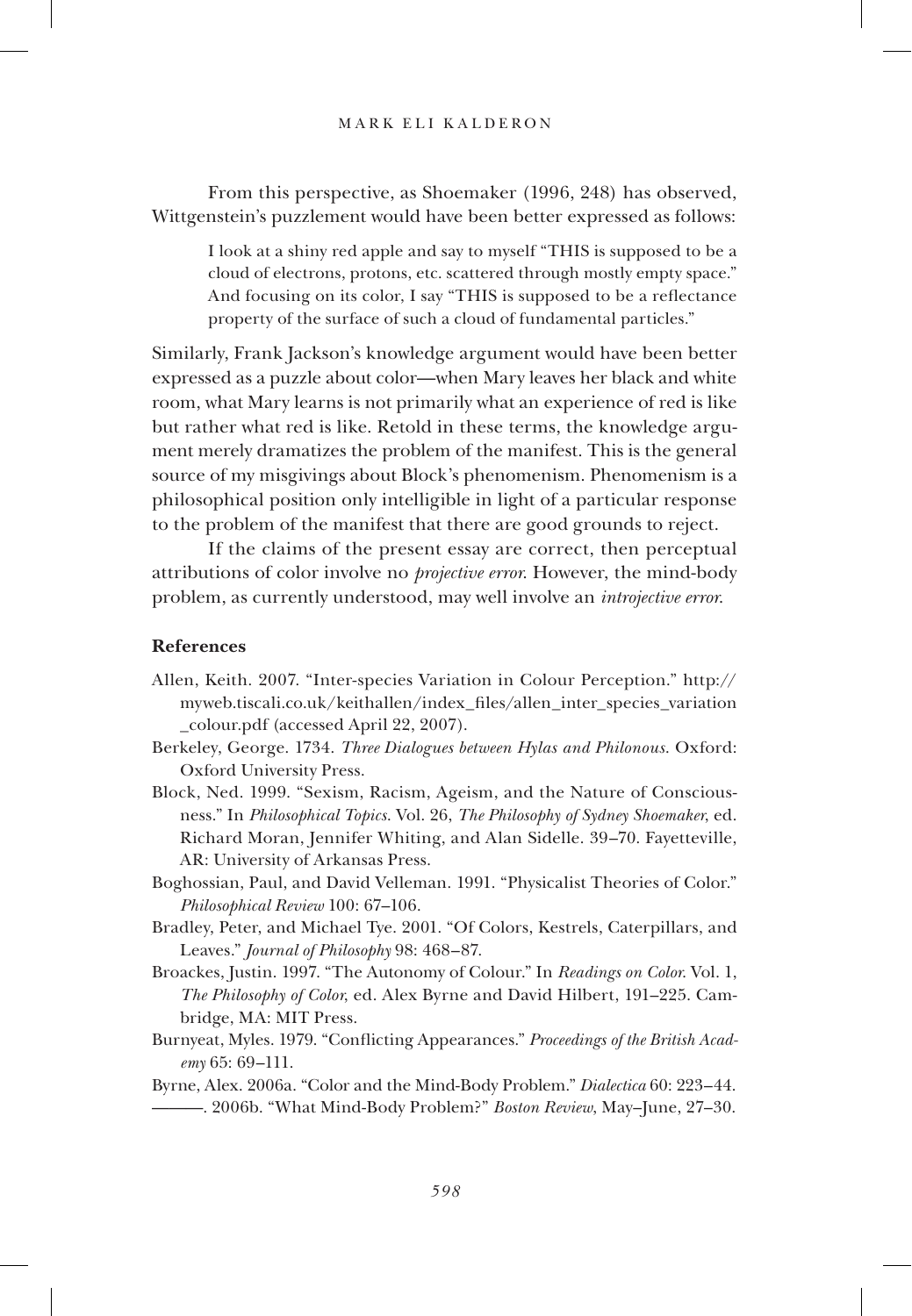- Byrne, Alex, and David R. Hilbert. 1997. "Colors and Reflectances." In *Readings on Color*. Vol. 1, *The Philosophy of Color*, ed. Alex Byrne and David Hilbert, 263–88. Cambridge, MA: MIT Press.
	- ———. 2003. "Color Realism and Color Science." *Behavioral and Brain Sciences* 26: 3–21.
- ———. 2004. "Hardin, Tye, and Color Physicalism." *Journal of Philosophy* 101: 37–43.
- Campbell, John. 1997. "The Simple View of Colour." In *Readings on Color*. Vol. 1, *The Philosophy of Color*, ed. Alex Byrne and David Hilbert, 177–90. Cambridge, MA: MIT Press.
- Charleton, Walter. 1654. *Physiologia Epicuro-Gassendo-Charltonia or a Fabrick of Science Natural Upon the Hypothesis of Atoms Founded: Epicuruius, Repaired: Petrus Gassendus, Augmented: Walter Charlton, Dr. in Medicine, and Physician to the Late Charles, Monarch of Great Britain*. London: Tho. Newcomb.
- Cohen, Jonathan. 2005. "Color Properties and Color Ascriptions: A Relationalist Manifesto." *Philosophical Review* 113: 451–506.
- ———. 2007. "A Relationalist's Guide to Errors about Color Perception." *Noûs*  41: 335–53.
- Descartes, René. 1985 [1629–33]. "The World." In *The Philosophical Writings of Descartes*. Vol. 1, ed. John Cottingham, Robert Stoothoff, and Dugald Murdoch, 81–98. New York: Cambridge University Press.
- Gibbard, Allan. 1996. "Visible Properties of Human Interest Only." In *Philosophical Issues*. Vol. 7, *Perception*, ed. Enrique Villanueva, 199–208. Atascadero, CA: Ridgeview.
- Goodman, Nelson. 1951. *The Structure of Appearance*. Cambridge, MA: Harvard University Press.
- Hardin, C. L. 1993. *Color for Philosophers: Unweaving the Rainbow*, exp. ed. Indianapolis, IN: Hackett Publishing.
- ———. 2003. "A Spectral Reflectance Doth Not a Color Make." *Journal of Philosophy* 100: 191–202.
- ———. 2004. "A Green Thought in a Green Shade." *Harvard Review of Philosophy* 12: 29–39.
- Harman, Gilbert. 1990. "The Intrinsic Quality of Experience." In *Philosophical Perspectives*. Vol. 4, *Action Theory and Philosophy of Mind*, ed. James E. Tomberlin, 31-52. Atascadero, CA: Ridgeview.
	- ———. 2001. "General Foundations versus Rational Insight." *Philosophy and Phenomenological Research* 63: 657–63.
- Heraclitus. 1979. *The Art and Thought of Heraclitus: Fragments with Translation and Commentary*, by Charles Kahn. Cambridge: Cambridge University Press.
- Hilbert, David R. 1987. *Color and Color Perception: A Study in Anthropocentric Realism*. Stanford, CA: Center for the Study of Language and Information.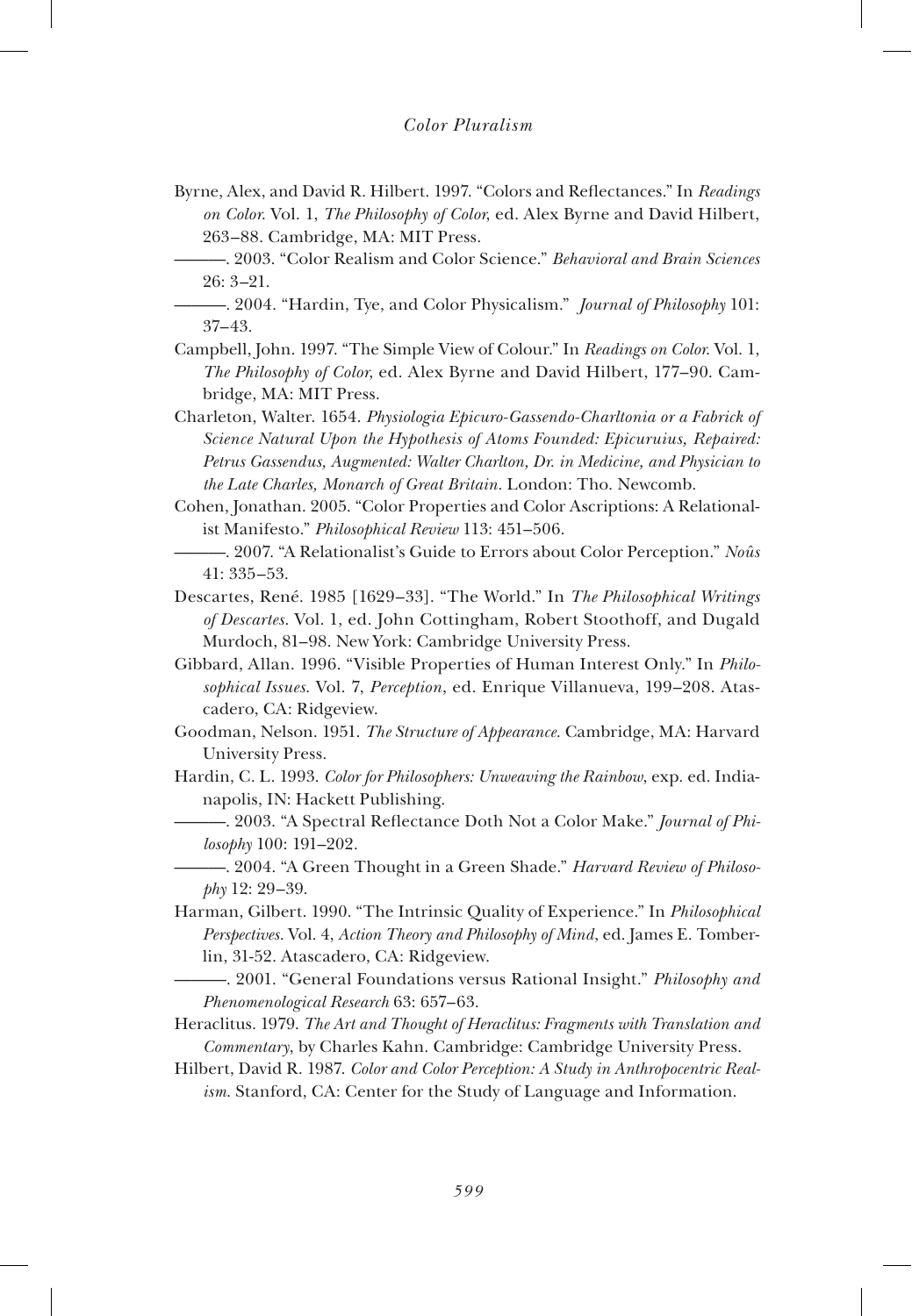- Hilbert, David R., and Mark Eli Kalderon. 2000. "Color and the Inverted Spectrum." In *Vancouver Studies in Cognitive Science*. Vol. 9, *Color Perception: Philosophical, Psychological, Artistic, and Computational Perspectives*, ed. Steven Davis, 187–214. New York: Oxford University Press.
- Hurvich, Leon M., D. Jameson, and J. D. Cohen. 1968. "The Experimental Determination of Unique Green in the Spectrum." *Perceptual Psychophysics* 4: 65–68.
- Jackson, Frank. 1982. "Epiphenomenal Qualia." *Philosophical Quarterly* 32: 127–36.
- Johnston, Mark. 1992. "How to Speak of the Colors." *Philosophical Studies* 68: 221–63.
	- ———. 1996. "A Mind-Body Problem at the Surfaces of Objects." In *Philosophical Issues*. Vol. 7, *Perception*, ed. Enrique Villanueva, 219–29. Atascadero, CA: Ridgeview.
- Kalderon, Mark Eli. 2007. "The Multiply Qualitative." markelikalderon.com/ research/the-multiply-qualitative/ (accessed April 27, 2007).
- Keats, John. 1884. *The Poetical Works of John Keats*. London: Macmillan.
- Levine, Joseph. 1983. "Materialism and Qualia: The Explanatory Gap." *Pacific Philosophical Quarterly* 64: 354–61.
- McGinn, Colin. 1983. *The Subjective View: Secondary Qualities and Indexical Thoughts*. New York: Oxford University Press.
	- ———. 1996. "Another Look at the Colors." *Journal of Philosophy* 93: 537–53.
- McLaughlin, Brian P. 2003. "Colour, Consciousness, and Colour Consciousness." In *Consciousness: New Philosophical Perspectives*, ed. Quentin Smith and Aleksander Jokic, 97–154. Oxford: Clarendon.
- Melville, Herman. 1851. *Moby Dick; or, The Whale*. New York: Harper and Brothers.
- Moore, G. E. 1903. "The Refutation of Idealism. *Mind* 12: 433–53.
- Price, H. H. 1932. *Perception*. London: Methuen.
- Rosen, Gideon. 1994. "Objectivity and Modern Idealism: What Is the Question?" In *Philosophy in Mind*, ed. Michaelis Michael and John O'Leary-Hawthorne. Dordrecht: Kluwer.

Sellars, Wilfrid. 1963. "Philosophy and the Scientific Image of Man." In *Science, Perception, and Reality*, 1–40. London: Routledge and Kegan Paul.

Sextus Empiricus. 1997. *Against the Logicians*. Vol. 2 of *Sextus Empiricus*, trans. R. G. Bury. Loeb Classical Library no. 291. Cambridge, MA: Harvard University Press.

———. 2000. *Outlines of Pyrrhonism*. Vol. 1 of *Sextus Empiricus*, trans. R. G. Bury. Loeb Classical Library no. 273. Cambridge, MA: Harvard University Press.

Shoemaker, Sydney. 1996. "Self-Knowledge and 'Inner Sense', Lecture III: The Phenomenal Character of Experience." In *The First-Person Perspective and Other Essays*, 246–68. New York: Cambridge University Press.